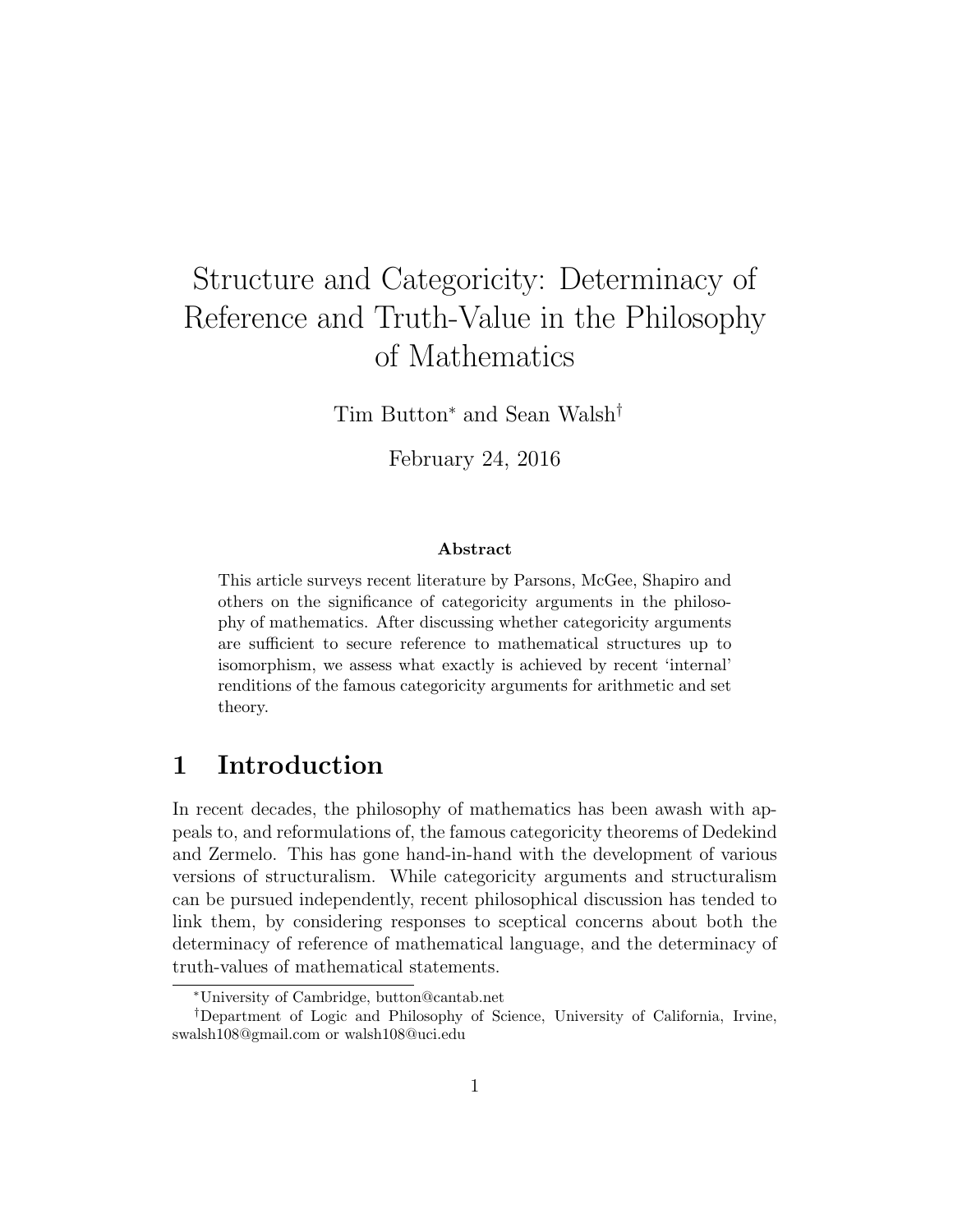We begin by charting considerations which have helped to threaten the determinacy of reference, and thereby pushed structure and categoricity to the forefront of philosophy of mathematics  $(\S 2)$  $(\S 2)$ . We then survey the use of Dedekind's and Zermelo's categoricity results, focussing particularly on whether they provide us with a means for grasping particular mathematical structures  $(\S 3)$  $(\S 3)$ . Finally, we turn to *internal* categoricity results  $(\S 4)$  $(\S 4)$ . These have been the focus of recent literature and, by emphasising how they differ from the traditional, external, categoricity results, we demonstrate their rather different philosophical significance.

# <span id="page-1-0"></span>2 Towards structure and categoricity

We begin with one of the simplest possible observations from model theory: given a structure, it is very easy to construct an isomorphic structure. In more detail:

The Push-Through Construction. Let  $\mathscr L$  be any signature, let  $\mathcal M$  be any  $\mathscr{L}$ -structure with underlying domain M, and let  $\pi : M \to N$  be any bijection. We can use  $\pi$  to induce another  $\mathscr{L}$ -structure N with underlying domain N, just by 'pushing through' the assignments in  $\mathcal{M}$ , i.e. by stipulating that  $s^{\mathcal{N}} = \pi(s^{\mathcal{M}})$  for each  $\mathcal{L}$ -symbol s. Having done this, one can then check that  $\pi : \mathcal{M} \to \mathcal{N}$  is an isomorphism.<sup>[1](#page-1-1)</sup>

This trivial result is at the core of two considerations which push us in the direction of a focus on structure and categoricity.

### <span id="page-1-2"></span>2.1 Benacerraf's use of Push-Through

Since isomorphic copies of structures are so easy to come by, it is no surprise that, for many mathematical purposes, it seems not to matter which of two isomorphic models one works with.

The most famous philosophical statement of this point is due to Benacerraf. He focussed specifically on the fact that, when doing arithmetic, it

<span id="page-1-1"></span><sup>&</sup>lt;sup>1</sup>In more detail, if c is a constant symbol of  $\mathscr{L}$ , then we set  $c^{\mathcal{N}} = \pi(c^{\mathcal{M}})$ , and if R is an *n*-ary relation symbol of L, then we set  $R^{\mathcal{N}} = \{(\pi(a_1), \ldots, \pi(a_n)) : (a_1, \ldots, a_n) \in$  $R^{\mathcal{M}}\}$ , and if f is an n-ary function symbol of  $\mathscr{L}$ , then we set  $f^{\mathcal{N}}(\pi(a_1),\ldots,\pi(a_n))=$  $\pi(f^{\mathcal{M}}(a_1, \ldots, a_n)).$  For more discussion of this construction, see [Button [2013,](#page-27-0) pp. 225– 31].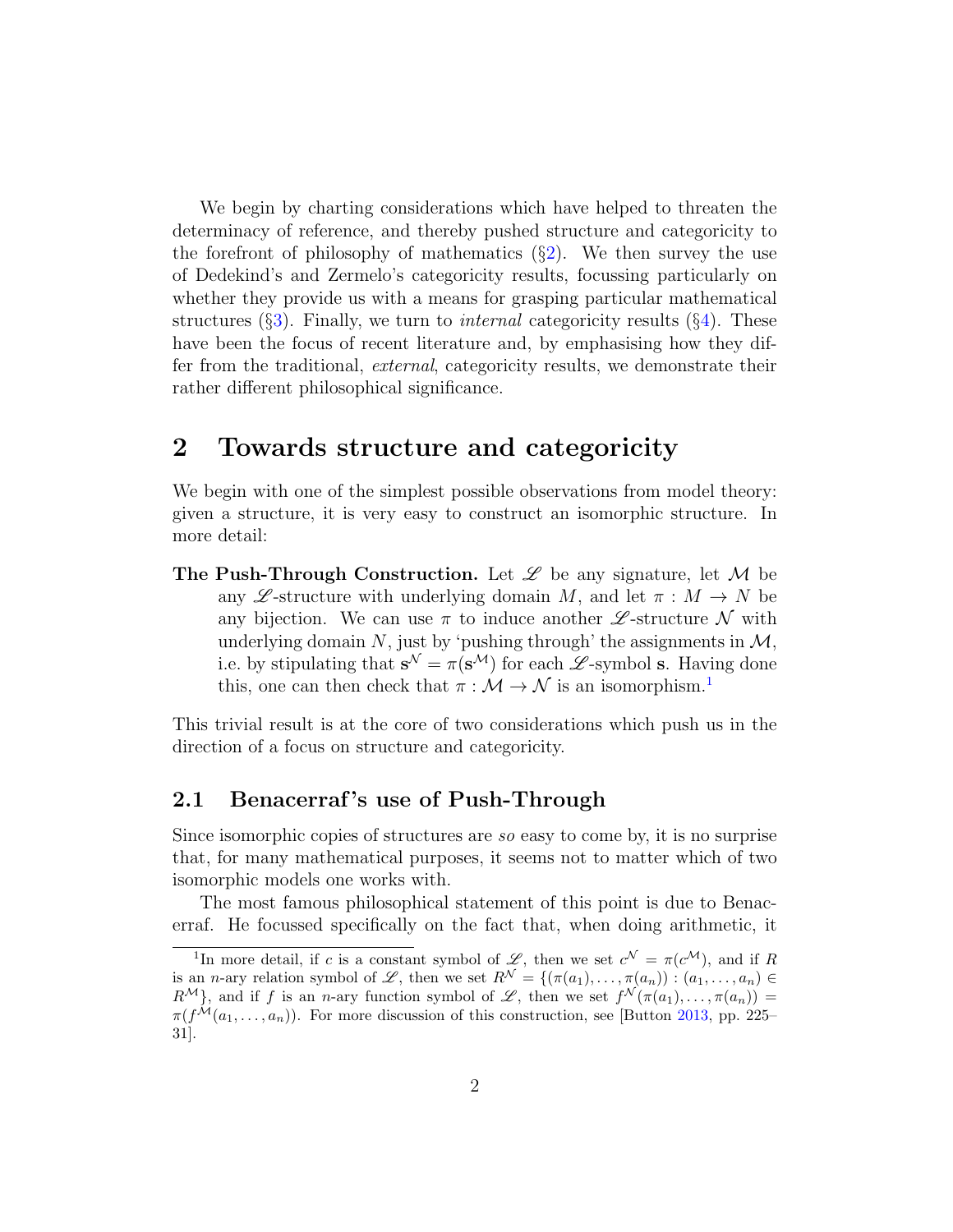makes no difference whether we think of the natural numbers as von Neumann's finite ordinals or as Zermelo's finite ordinals.

For arithmetical purposes, the properties of numbers which do not stem from the relations they bear to one another in virtue of being arranged in a progression are of no consequence whatsoever [\[1965,](#page-27-1) pp. 69-70]

Otherwise put: for arithmetical purposes, all we require is that the progression is both long enough and also appropriately structured. Since we can use the Push-Through Construction to induce the appropriate structure, this reduces to the requirement that we have *enough* things.

Such observations suggest that mathematicians—and so, perhaps, philosophers—can (typically) focus only on mathematical 'structure'. And indeed, this attitude is reflected in some parts of mathematical practice. Mathematical discourse is rich with apparent definite descriptions of mathematical structures, like 'the natural number structure' or 'the Klein four-group'; but, given the Push-Through-Construction and related issues, it is equally rich with the idea that we only care about the identity of such entities 'up to isomorphism'. This motivates a compelling idea: *mathematical structures*, as discussed informally by mathematicians, are best explicated by isomorphism types.<sup>[2](#page-2-0)</sup> So, when a mathematician claims that the theory of arithmetic picks out 'the natural number structure', we shall treat this as the claim that it picks out a particular equivalence class of isomorphic models.

This is a very natural claim concerning arithmetic. But it is worth emphasising that not every mathematical theory is like the theory of arithmetic in this respect. Group theory does not aim to pick out any particular mathematical structure (informally construed): the whole *point* of group theory is that it can be applied to many different mathematical areas, such as modular arithmetic, certain classes of permutations, etc. Similar points hold for theories governing rings, fields, etc. Following Shapiro [\[1997,](#page-31-0) pp. 40–1], we

<span id="page-2-0"></span><sup>2</sup>Unfortunately, there is an infelicity here. A model theorist's structures are always relative to a specific signature. Consequently, the natural numbers with '0' and 's' as the sole primitives induces a *different* equivalence class of isomorphic structures than the natural numbers with '0', ' $\times$ ' and '+'. There are detailed moves one could make in response to this, such as moving from isomorphism to definitional equivalence (See the discussion in Resnik [\[1981,](#page-30-0) pp. 535–6, [1997,](#page-30-1) pp. 207–8], Shapiro [\[1997,](#page-31-0) p. 91], and Walsh [\[2014,](#page-31-1) p. 95]). However, we shall simply slur over this point in what follows, and treat mathematical structures (informally construed) as isomorphism types.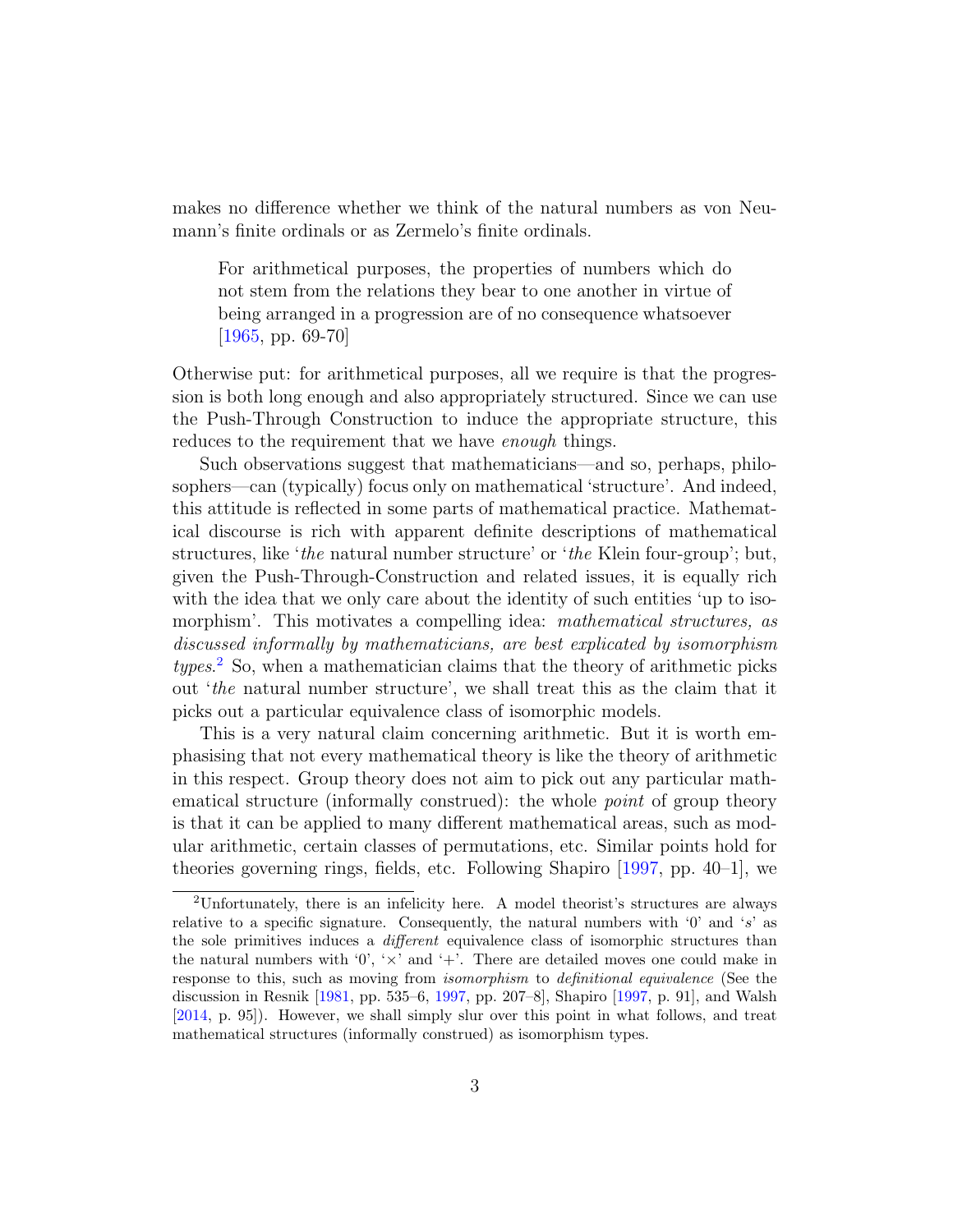call these kinds of theories *algebraic*. These are to be contrasted with *nonalgebraic* theories which, like arithmetic, aim to 'describ<sup>[e]</sup> a certain definite mathematical domain' [Grzegorczyk [1962,](#page-28-0) p. 39] or 'specify one particular interpretation' [Kline [1980,](#page-28-1) p. 273].

### <span id="page-3-1"></span>2.2 Putnam's use of Push-Through

We just used the Push-Through Construction to motivate a focus on mathematical structure, informally construed, which is to be formally treated in terms of isomorphism types. However, there is an equally celebrated use of the Push-Through Construction.

Philosophers sometimes use model theory to explicate the intuitive notions of truth and reference. On this approach, a model's assignment of constants to objects is taken to explicate the relation between names and their referents, and Tarski's recursive definition of satisfaction is taken to explicate the way in which statements are made true. And, with this explication as a backdrop, Putnam used model theory to raise philosophical questions about reference.<sup>[3](#page-3-0)</sup>

Given a model which makes true everything which intuitively should be true, Putnam used the Push-Through Construction to generate a distinct but isomorphic model. (Putnam focussed specifically on the case where we generate a new model by permuting the underlying domain of the given model, rather than by substituting in new objects; hence his argument is called the permutation argument.) Now, since the two models are isomorphic, they make true exactly the same sentences; but since they are distinct, they differ on the (explicated) reference of some symbol. And this raises the philosophical question: What, if anything, fixes reference?

A natural reaction to Putnam's permutation argument is to claim that some models are simply more *preferable* than others, as candidates for explicating reference. Howsoever 'preferability' is spelled out, the crucial thought is that isomorphic models can differ as regards their preferability (see Merrill [\[1980,](#page-29-0) p. 80] and Lewis [\[1984,](#page-29-1) pp. 227–8]). But, in response, Putnam [\[1977,](#page-30-2) pp. 486–7, [1980,](#page-30-3) p. 477, [1981,](#page-30-4) pp. 45–8, [1983,](#page-30-5) p. ix] insisted that his opponent must explain both her notion of preferability, and also why preferable structures are better at explicating reference. In doing so, Putnam main-

<span id="page-3-0"></span><sup>3</sup>Both Putnam's permutation arguments and his just more theory manoeuvre have a long history; for details, see Button [\[2013,](#page-27-0) p. 14 notes 1–2, p. 18 note 7, p. 27 note 2].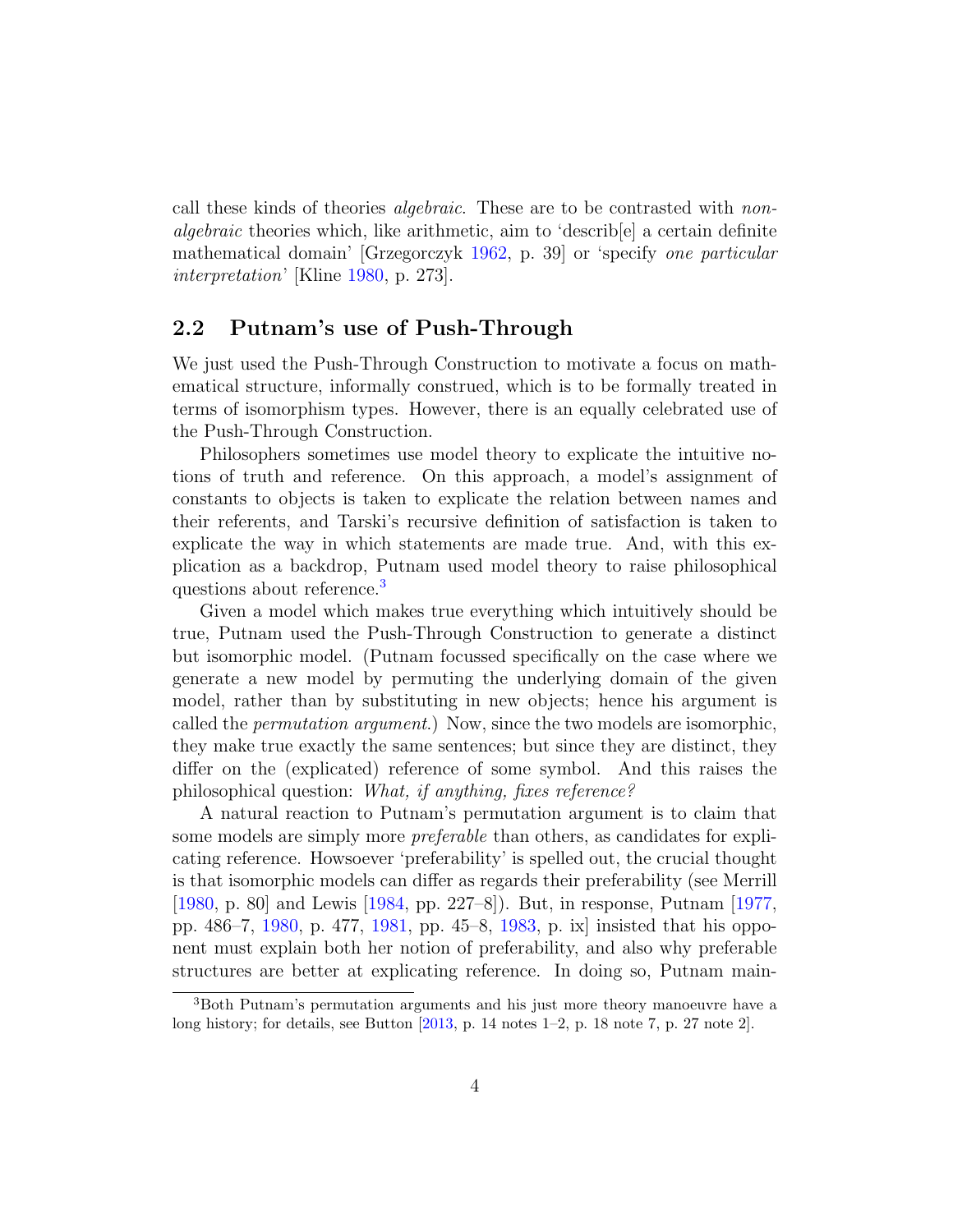tained, his opponent would have to provide a theory of preferability. But the permutation argument establishes that any theory has multiple models; including this theory of preferability, coupled with anything else we want to say. So Putnam maintained that the theory of preferability is just more theory—more grist for the permutation-mill—and cannot constrain reference. For obvious reasons, this general argumentative strategy is called the *just* more theory manoeuvre.

This manoeuvre has been widely criticised (e.g. Lewis [\[1984,](#page-29-1) p. 225] and Bays [\[2001,](#page-26-0) pp. 342–8, [2008,](#page-26-1) pp. 197–207]; for further references see Button [\[2013,](#page-27-0) p. 29 note 8]). It is easy to see why. To use one of Putnam's own examples: suppose there are exactly as many cats as cherries, and that we are considering a permutation which sends every cat to a cherry. This permutation is supposed to make us worry that our predicate '. . . is a cat' picks out the cherries, rather than the cats. But that permutation surely fails to respect the causal relationships that link our use of the word 'cat' to cats, rather than cherries. So, we are here suggesting that a preferable model must respect certain causal constraints on language–object relations. In this context, the just more theory manoeuvre amounts to noting that we can reinterpret the word 'causation'. But if causation does, in fact, fix reference, then this reinterpretation is just a misinterpretation, with no philosophical significance.

In this paper, though, we are less concerned with ordinary objects, like cats and cherries, and more concerned with mathematical objects. And it is easy to see why the permutation argument and the just more theory manoeuvre might seem more threatening in mathematical contexts (see Hodes [\[1984,](#page-28-2) pp. 127, 133–5] and McGee [\[1997,](#page-29-2) pp. 35–8]). In the ordinary case, invoking causation makes it at least plausible that isomorphic models can differ as regards their preferability (though for more see Button [\[2013,](#page-27-0) ch. 3–7]). In the mathematical case, it is much less obvious what we might invoke, if we wanted to explain why '27' refers to 27, and not to some other object.

We are not insisting, here, that these considerations provide a knockdown argument against the idea that mathematical terms determinately refer. However, together with the observations of  $\S 2.1$ , these kinds of considerations have led some philosophers simply to embrace the idea that mathematical terms refer indeterminately.[4](#page-4-0)

<span id="page-4-0"></span><sup>4</sup>For example: McGee [\[1997,](#page-29-2) p. 36] regards the question of 'how mathematical terms come to have determinate referents' as 'insoluble'. Balaguer [\[1998b,](#page-26-2) p. 84, [1998a,](#page-26-3) p. 73]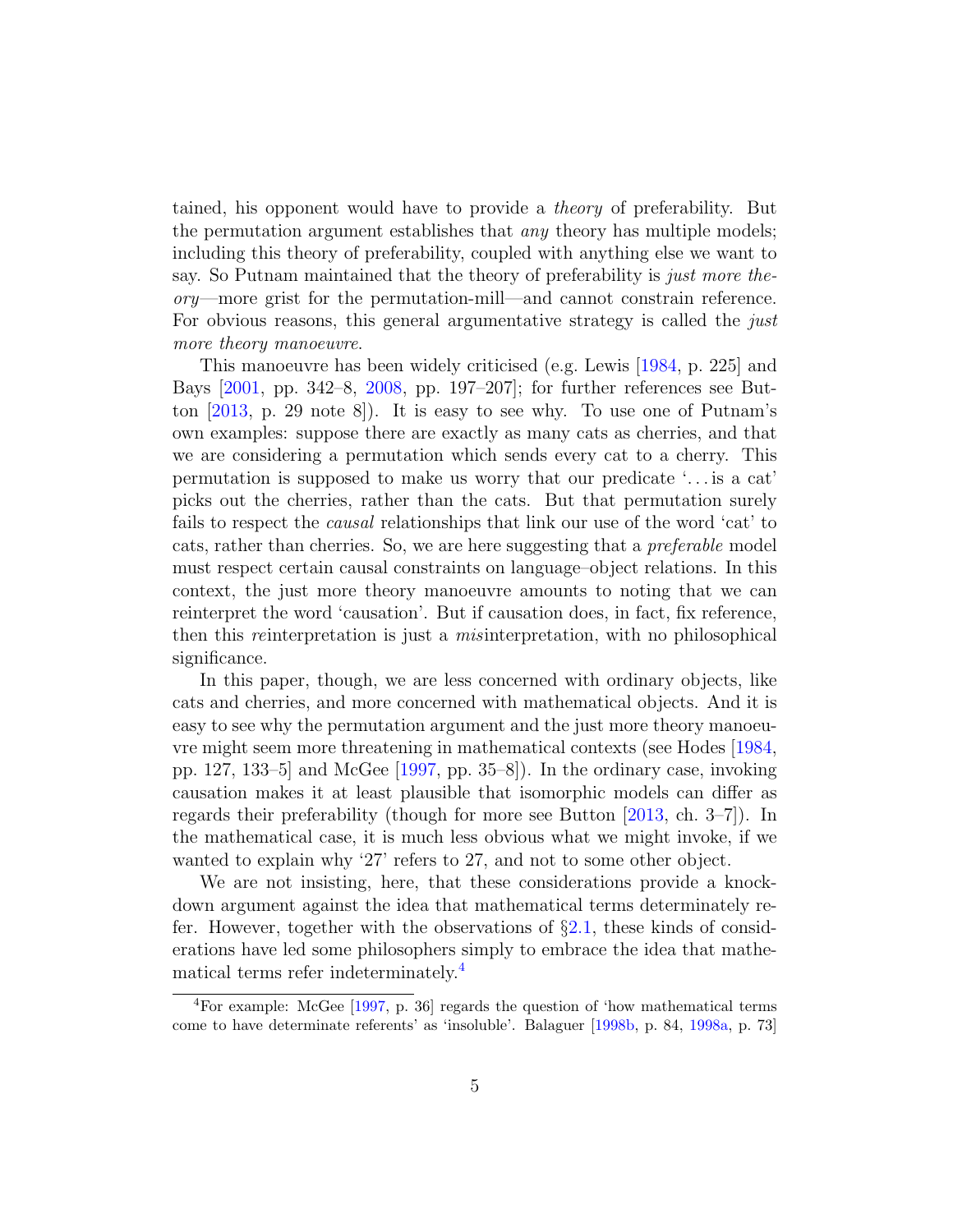### 2.3 Shapiro and Places in structures

Indeed, the considerations of §[2.1](#page-1-2) might have provided us with a further reason to abandon the determinacy of reference for mathematical terms. Following §[2.1,](#page-1-2) suppose we maintain that our theory of arithmetic picks out a particular isomorphism type (i.e. a class of isomorphic models). Then we might say that the theory of arithmetic *itself* refers determinately. But when we consider a particular arithmetical term, such as '27', there is no *single* object in the isomorphism type for it to pick out. So, on this view, if '27' refers at all, then it surely refers to all 'the 27s' of all the isomorphic models equally, as it were. And that amounts to radical referential indeterminacy.

That said, Shapiro has prominently attempted to reconcile the focus on 'structure' with the determinacy of reference for mathematical terms. Structures, according to Shapiro—which we shall call ante-structures—are abstract entities, consisting of places, with certain intra-structural relations holding between them.<sup>[5](#page-5-0)</sup> These abstract entities should be considered along the lines of universals which can be multiply realised. Shapiro calls such realisations systems, and a place-holder is an object which, on that realisation, instantiates a particular place in the realised ante-structure [\[1997,](#page-31-0) pp. 73–4]. Shapiro's ante rem structuralism is then the claim that ante-structures exist independently from the systems realising them [\[1997,](#page-31-0) pp. 9, 84–5, 109].

Now: as noted at the very end of §[2.2,](#page-3-1) there is no single object in the isomorphism type of the natural numbers which could serve as the preferred referent for the arithmetical term '27'. But, according to Shapiro, the antestructure for arithmetic contains places which act as potential reference candidates for arithmetical terms. Thus, Shapiro maintains that '27' determinately refers to the 27-place in the ante-structure of arithmetic [\[1997,](#page-31-0) pp. 14, 55 note 15, 141 note 8].

However, since places in ante-structures are abstract objects, we might well ask why the expression '27' refers to the 27-position in the natural number structure, rather than any other abstract entity. To make the question

says that platonists 'have to claim that while [theories like Peano Arithmetic] truly describe collections of abstract mathematical objects, they do not pick out unique collections of such objects'. MacBride [\[2005,](#page-29-3) p. 581] similarly writes that 'indeterminacy appears to be an ineliminable aspect of reference to mathematical objects'. Indeed, the prospect of referential indeterminacy is also sometimes used as evidence for the conclusion that mathematical language does not refer at all (cf. Hodes [\[1984,](#page-28-2) p. 139]).

<span id="page-5-0"></span><sup>&</sup>lt;sup>5</sup>Shapiro's ante-structures can be compared with fruitfully with Resnik's [\[1981,](#page-30-0) [1997\]](#page-30-1) patterns; his places with Resnik's positions.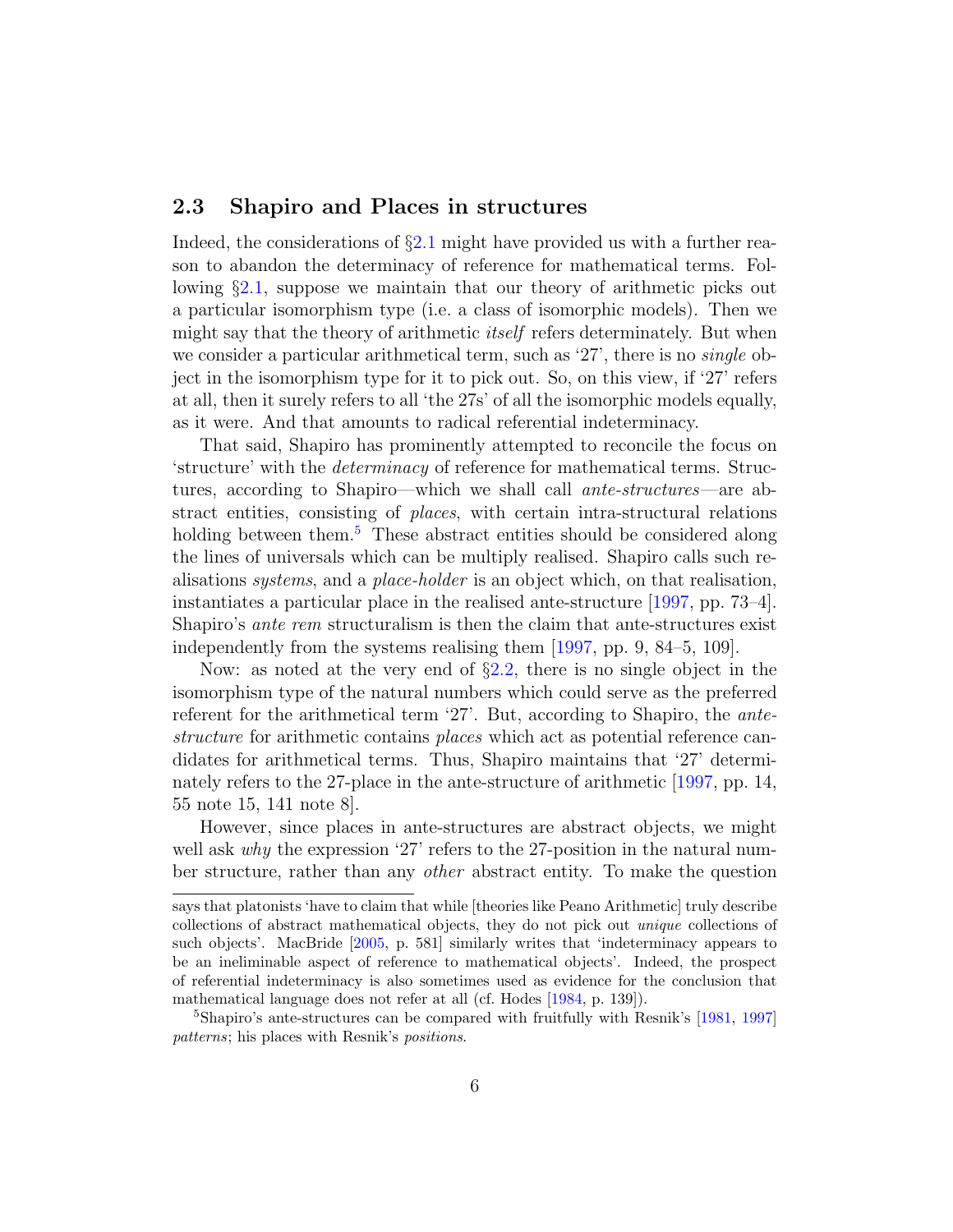especially tricky, note that the Push-Through Construction will allow us to create an arithmetical structure (in the model theorist's sense, or a system in Shapiro's terminology) according to which '27' refers to any entity we like. (For similar objections, see Balaguer [\[1998b,](#page-26-2) pp. 80–4], Hellman [\[2001,](#page-28-3) pp. 193–6, [2005,](#page-28-4) p. 546], and McGee [\[2005,](#page-29-4) p. 151].) In response, Shapiro might well emphasise that the Push-Through Construction generates only a model-theoretic structure, and not an ante-structure, and then go on to argue that ante-structures are the preferred reference candidates of our mathematical language. However, this would return us to the dialectic of  $\S 2.2$ : given the abstractness of all the entities concerned, it is not immediately clear why ante-structures should attract our words towards them.

### 2.4 Further reflections

We have considered two uses of the Push-Through Construction, both of which suggest we should focus on structure (informally construed), and (perhaps) abandon the determinacy of reference for mathematical terms.

These two uses of the Push-Through Construction are linked technically and philosophically. However, they are also linked historically. Benacerraf's famous [1965-](#page-27-1)paper grew out of his [1960-](#page-27-2)dissertation,<sup>[6](#page-6-0)</sup> in which he writes:

One day in conversation, Putnam made very suggestive remarks in the course of a discussion of the question 'Can, or should, the numbers be identified with sets of sets?' His point was to reject the question, arguing that it arises from a distinction between number words and numbers parallel to that between, say, furniture words and furniture, and that in the former case the distinction was unwarranted. [Benacerraf [1960,](#page-27-2) p. 162]

Moreover, some of their considerations were motivated by a reading of Chapter 2 of Cassirer's 1910 book, in which Cassirer defends Dedekind contra Frege on the foundations of arithmetic. Cassirer writes:

It is a fundamental characteristic of the ordinal theory of natural number] that in it the individual number never means anything by

<span id="page-6-0"></span> ${}^{6}$ The dissertation Benacerraf [\[1960\]](#page-27-2) is listed as item B1 in Benacerraf's bibliography in Morton and Stich [\[1996,](#page-29-5) p. 263] and its relation to his papers is discussed in Benacerraf [\[1996,](#page-27-3) p. 24].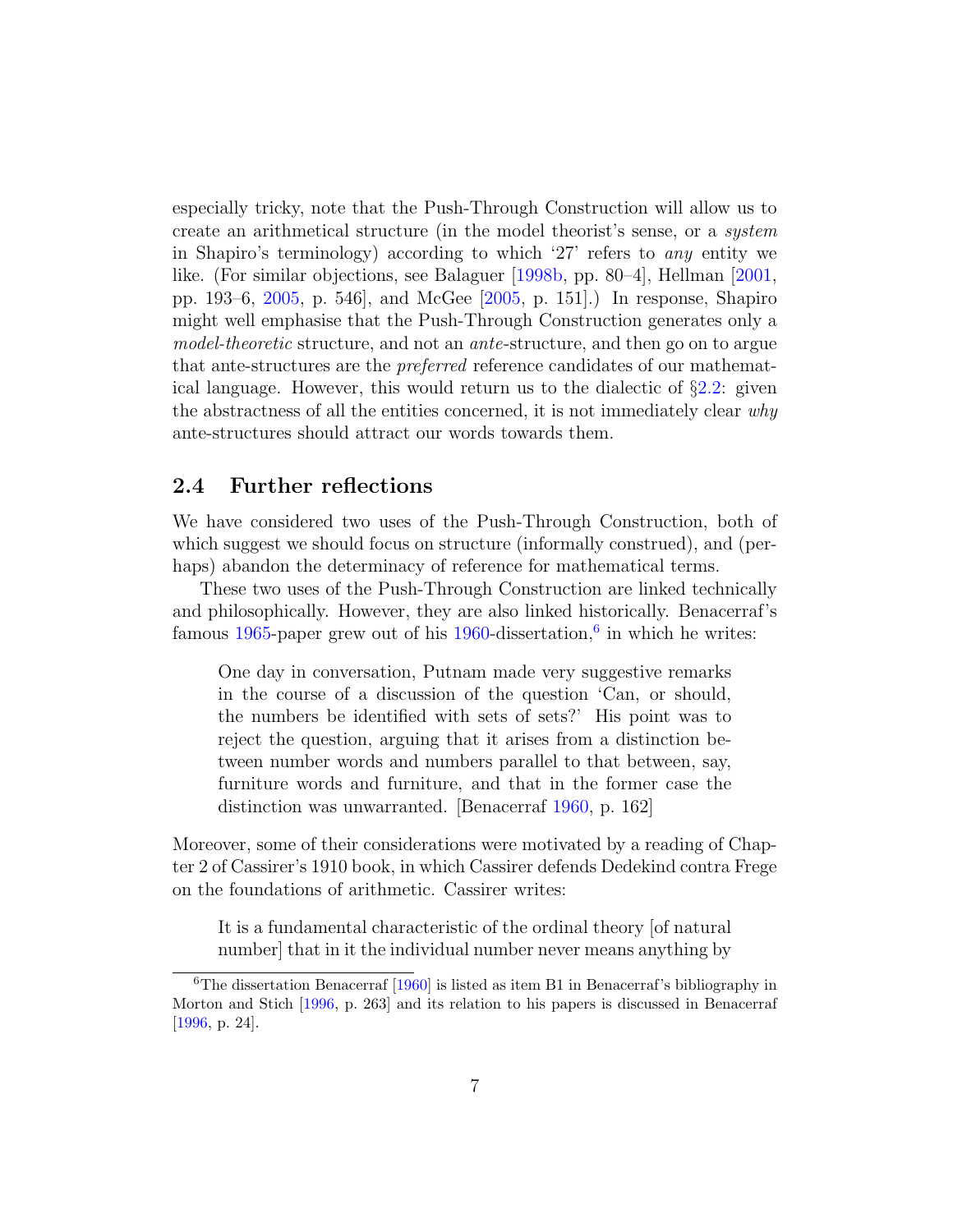itself alone, that a fixed value is only ascribed to it by its position in the total system. [Cassirer [1923,](#page-27-4) pp. 47–8, [1910,](#page-27-5) p. 62].

To our ears, this both harkens back to Dedekind [\[1888,](#page-27-6) ¶¶73, 134], and forward to modern structuralists like Shapiro and Parsons.

However, it is worth emphasising a contrast between Benacerraf's and Putnam's considerations. Putnam forces us to ask: what does '27' refer to? Some of Benacerraf's considerations simply ask us: which object is  $27$  $27$ ? Suppose Benacerraf-style reasons have led us to focus on structure (informally construed), i.e. on isomorphism types. Even if we have happily accepted that mathematical terms, like '27', do not pick out any particular object, we will still want our mathematical *theories* to pick out particular isomorphism types. But isomorphism types are abstract objects. So we now encounter a Putnam-style concern, pitched at the level of theories rather than their terms: what could allow a theory to pick out exactly one isomorphism type?

# <span id="page-7-0"></span>3 External categoricity

The most straightforward answer to the preceding question is for the theory to be categorical; that is, for all of its models to be isomorphic. For, if theories 'pick out' their models, then categorical theories pick out a single isomorphism type.<sup>[8](#page-7-2)</sup>

<span id="page-7-1"></span><sup>&</sup>lt;sup>7</sup>Similarly, some of Benacerraf's considerations prompt us to ask: is 27 an object at all? These are of course related, with Benacerraf writing: 'I therefore argue, extending the argument that led to the conclusion that numbers could not be sets, that numbers could not be objects at all  $[\ldots]$ <sup>'</sup> [\[1965,](#page-27-1) p. 69]. Obviously there are other places in Benacerraf's [1965-](#page-27-1)essay where the explicit focus is on questions of reference (cf. [\[1965,](#page-27-1) pp. 55, 61]). Our point here is just that one can distill from Benacerraf's essay a particular question which is less semantic in character.

<span id="page-7-2"></span><sup>8</sup> It is worth mentioning a second reason for aiming for categoricity. Since isomorphic models satisfy exactly the same sentences, if a mathematical theory manages to be categorical, then all of its models agree on the truth-values of every sentence expressible in the theory's language. Corcoran [\[1980,](#page-27-7) [1981\]](#page-27-8) and Awodey and Reck [\[2002,](#page-26-4) p. 18] note that it is not always clear whether the late-19th and early-20th century practitioners of categoricity (like Dedekind and Veblen) were motivated by categoricity per se, or by the distinctive kind of completeness of theories which it delivers.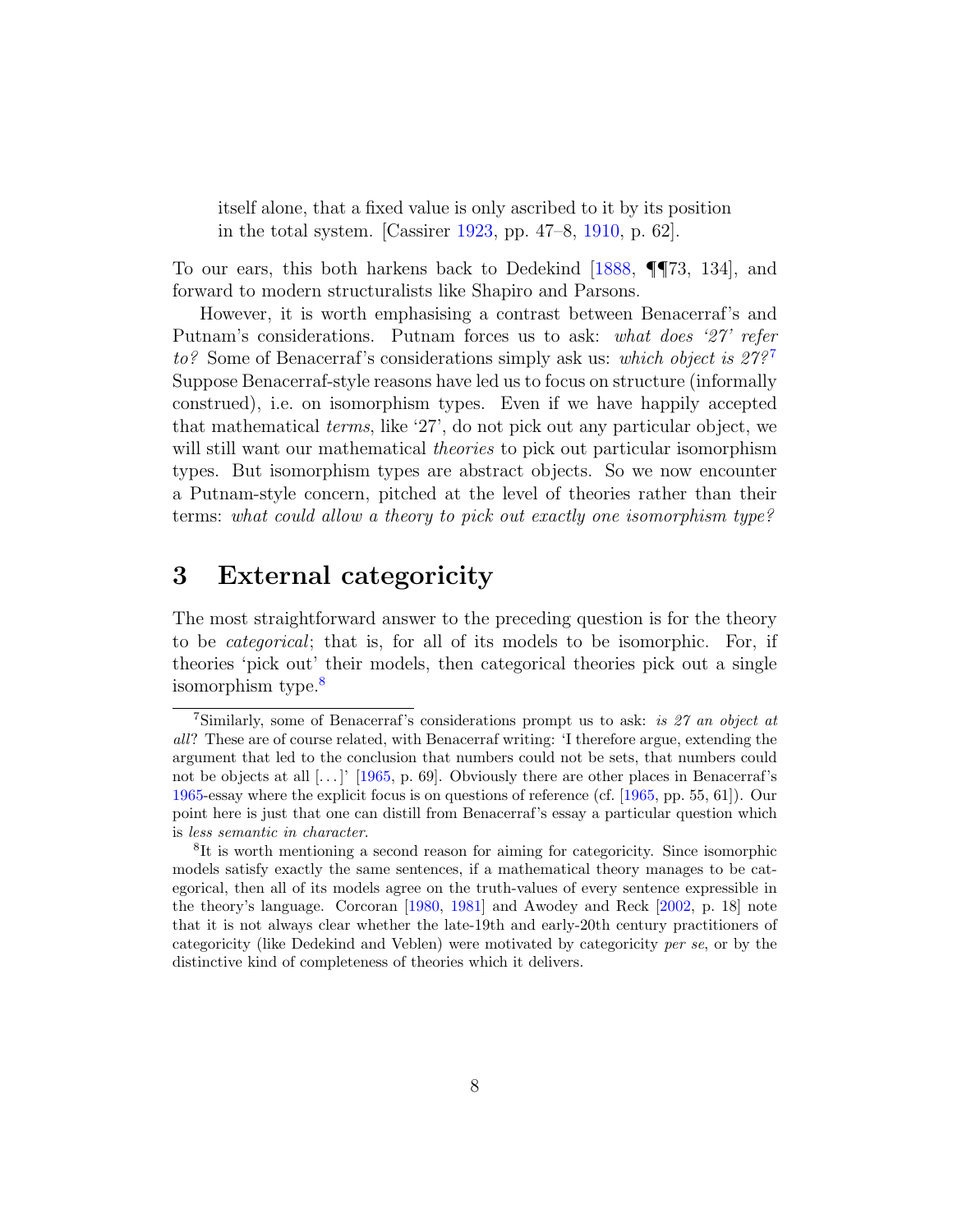#### <span id="page-8-3"></span>3.1 External categoricity theorems

Unfortunately, an elementary result from model theory imposes an immediate barrier to categoricity:

Löwenheim–Skolem Theorem. Every countable first-order theory with an infinite model has a model of every infinite size.<sup>[9](#page-8-0)</sup>

As an immediate corollary, no countable first-order theory with an infinite model is categorical (since isomorphic models must be of the same size). But the theories we are likely to be most interested in here—arithmetic, analysis, and set theory—all have an infinite model, and so cannot be categorical. In short, if we want categoricity, we must move beyond first-order logic.

In this context, we might move to full second-order logic, where there are some famous categoricity results. Dedekind proved the categoricity of  $PA<sup>2</sup>$ (second-order Peano Arithmetic):

### Dedekind's categoricity theorem. All full models of  $PA^2$  are isomorphic.

With a little massaging, Dedekind's result also yields the categoricity of second-order real analysis (see e.g. Shapiro [1991,](#page-31-2) p. 84). A result is also available for set theory, which we discuss in §[3.6.](#page-14-0) However, we shall begin by discussing the philosophical uses of Dedekind's Theorem.[10](#page-8-1)

### <span id="page-8-2"></span>3.2 Model-theoretic scepticism and just more theory

Dedekind's Theorem shows that, if we can appeal to full second-order logic, then we can axiomatise arithmetic categorically. So our question becomes: can we appeal to full second-order logic?

The 'second-order' component of 'full second-order logic' is surely unobjectionable. No one can prevent mathematicians from speaking a certain way, or from formalising their theories using any symbolism they like. The qualifying expression 'full', however, is rather more delicate. Here, it describes

<span id="page-8-0"></span><sup>9</sup>For a discussion of the history of this theorem, see [Mancosu et al. [2009,](#page-29-6) §4 pp. 352 ff]. Proofs of this theorem are available in most textbooks on model theory, textbooks on first-order logic, and discussions of extensions of first-order logic. For instance, see: [Marker [2002,](#page-29-7) §2.3 pp. 44 ff], [Rautenberg [2010,](#page-30-6) p. 112], [Shapiro [1991,](#page-31-2) p. 80].

<span id="page-8-1"></span><sup>10</sup>For Dedekind's original proof of his theorem, see [Dedekind [1888,](#page-27-6) ¶132, [1930-1932,](#page-27-9) vol. 3 p. 376; Ewald [1996,](#page-28-5) vol. 2 p. 821]. For a contemporary proof, see [Shapiro [1991,](#page-31-2) pp. 82–3; Enderton [2001,](#page-27-10) p. 287].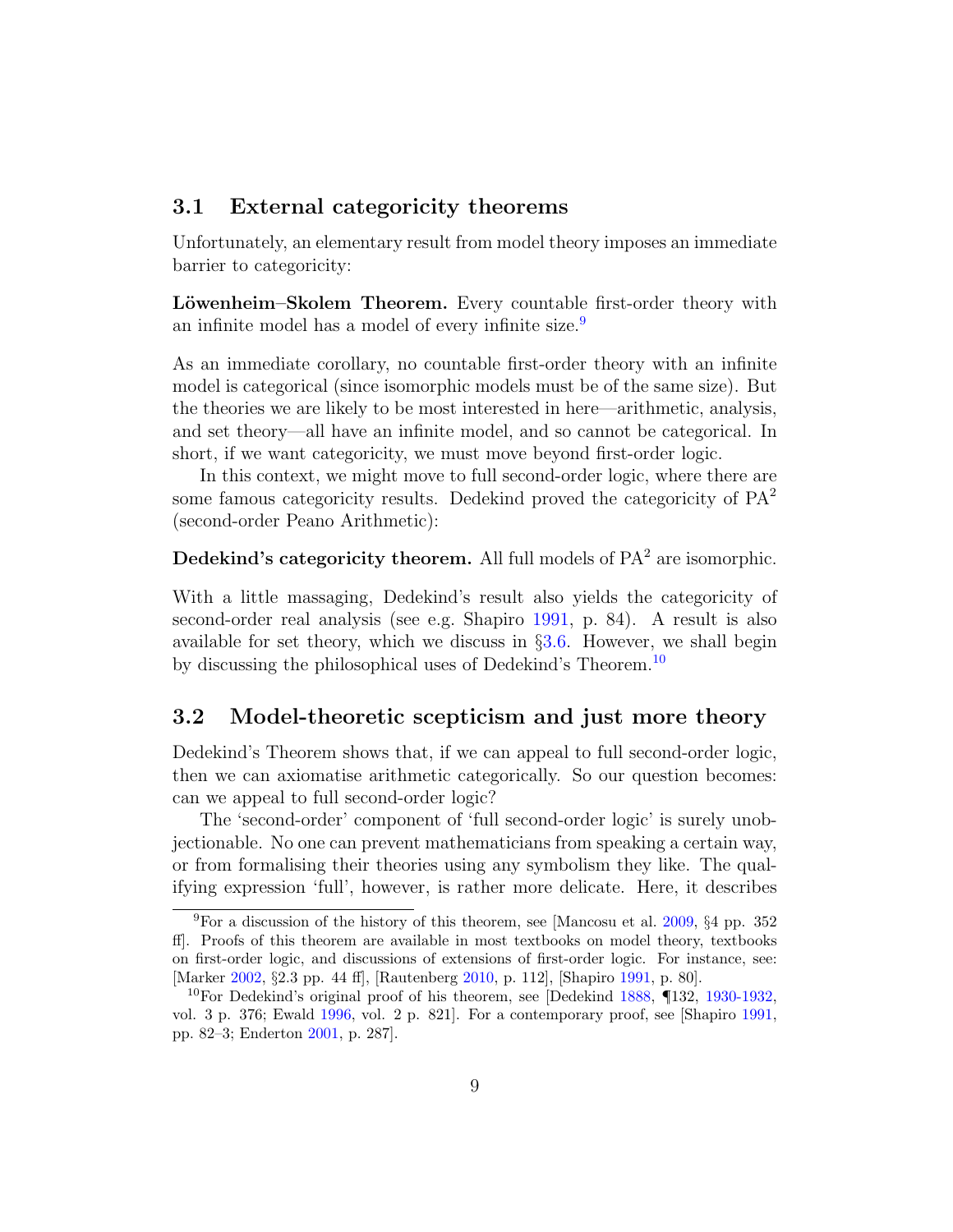a particular semantics for second-order logic: one in which the second-order quantifiers must range over the entire powerset of the first-order domain of the structure. But if one formalizes these semantics and their constituent notions (like powerset) in a *first-order* set theory, then the Löwenheim–Skolem result applies once again, and categoricity must be abandoned. Equally, we can supply a *Henkin* semantics for second-order logic—essentially treating second-order logic as a form of many-sorted first-order logic—and, once again, obtain the Löwenheim–Skolem result.<sup>[11](#page-9-0)</sup>

Such observations have been made repeatedly in the recent literature (Weston [\[1976,](#page-31-3) p. 288], Parsons [\[1990b,](#page-30-7) pp. 14–17, [2008,](#page-30-8) pp. 394–6], Field [\[1994,](#page-28-6) p. 308 note 1, [2001,](#page-28-7) pp. 319, 321–2, 338–9, 352–3], Shapiro [\[2012,](#page-31-4) pp. 273–5], Väänänen [\[2012,](#page-31-5) p. 120], Meadows [\[2013,](#page-29-8) pp. 535–42], and Button [\[2013,](#page-27-0) p. 28]). Here is Putnam's statement of the general problem:

[...] the 'intended' interpretation of the second-order formalism is not fixed by the use of the formalism (the formalism itself admits so-called 'Henkin models'[. . . ]), and [so] it becomes necessary to attribute to the mind special powers of 'grasping second-order notions'. [\[1980,](#page-30-3) p. 481]

The parallel to Putnam's just more theory manoeuvre is clear (see  $\S 2.2$ ). Using the Löwenheim–Skolem Theorem, we are presented with various alternatives for what our mathematical theory,  $PA^2$ , picks out: 'the standard model' (i.e. one particular isomorphism type), or some 'nonstandard model' (i.e. some other type). In trying to spell out why  $PA<sup>2</sup>$  picks out the former, we appeal to Dedekind's Theorem. But, for the Theorem to be relevant, we must have ruled out the Henkin semantics for second-order logic; indeed, in the vocabulary of  $\S 2.2$ , we might say that full models are *preferable* to Henkin models. But the distinction between full models and Henkin models essentially invokes abstract mathematical concepts. And these were precisely what was at issue in the first place: we were hoping to secure a grasp of such concepts by appeal to Dedekind's Theorem. And so the worry goes that the

<span id="page-9-0"></span><sup>&</sup>lt;sup>11</sup>Many-sorted first-order logic is a logic in which there are different classes of variables reserved for different sorts of objects, but which is otherwise just like first-order logic. It is a natural logic in which to study e.g. point-line geometry, since one could have a sort reserved for points and another for lines. Many-sorted treatments of second-order logic operate with a sort for first-order objects and a sort for second-order objects, along with axiomatizations of the relation between them. For technical details, see Shapiro [\[1991,](#page-31-2) pp. 70–6], or Manzano [\[1996,](#page-29-9) Chapter 6] or Enderton [\[2001,](#page-27-10) §§4.3-4.4].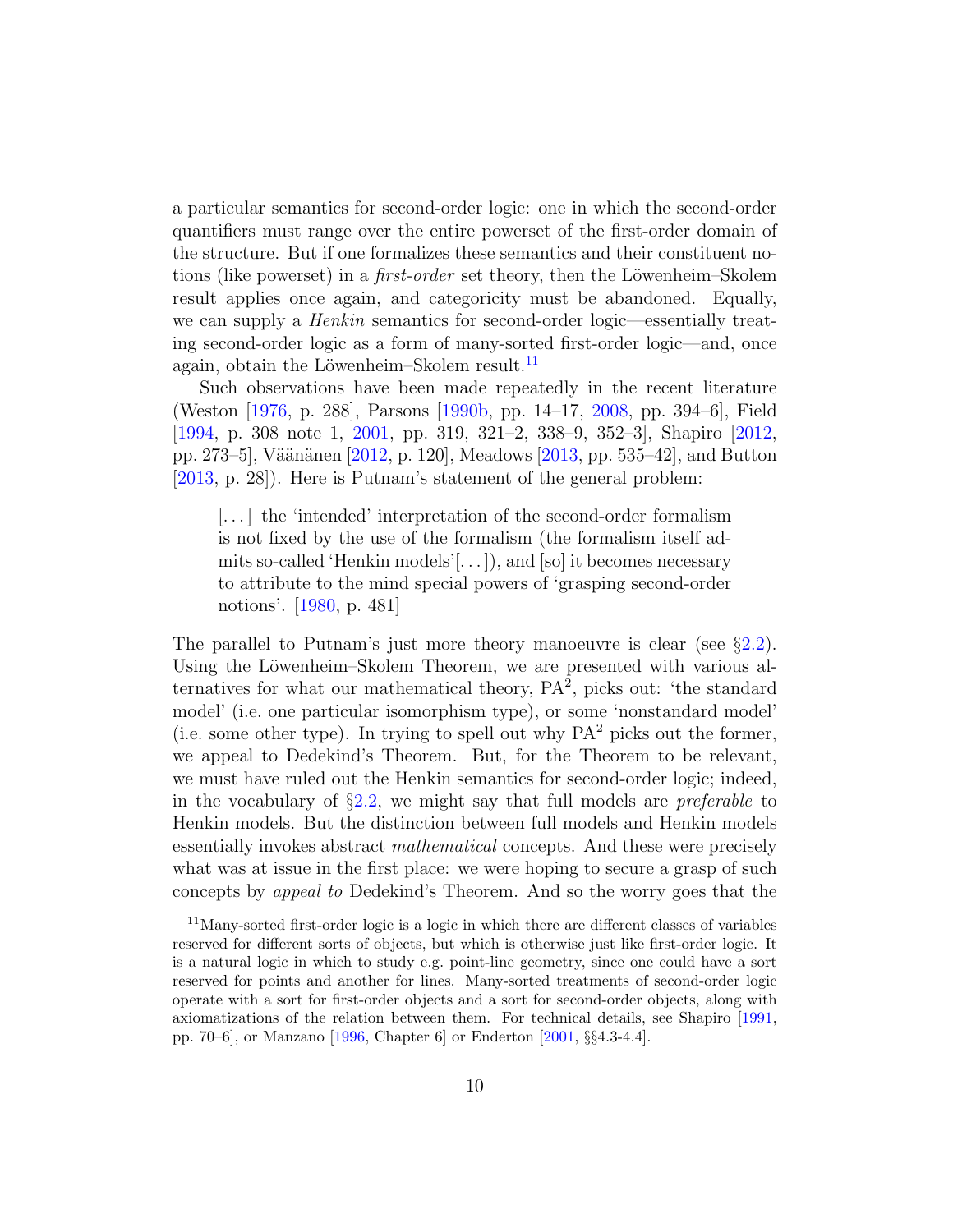distinction between full and Henkin models is 'just more theory', and hence up for reinterpretation.

### <span id="page-10-2"></span>3.3 Model-theoretic scepticism and intermediary logics

We are here in the presence of a kind of *model-theoretic scepticism*. And so, in an attempt to mollify the sceptic, we might retreat to a logic which is weaker than full second-order logic, but still stronger than first-order logic. One idea which has occurred to many is to:

(1) Employ a fragment of second-order logic equipped with second-order variables  $X, Y, Z, \ldots$  but no second-order quantifiers, with the semantics organized so that  $\varphi(X)$  comes out true precisely when it is satisfied by any subset of the first-order domain.

It is easy to see that we can axiomatise arithmetic categorically using such a logic: just take the normal second-order theory,  $PA^2$ , and delete the ' $\forall X$ ' in front of the induction axiom.<sup>[12](#page-10-0)</sup> But that this theory is categorical is neither surprising nor very interesting (as noted by Field [\[2001,](#page-28-7) p. 354], Walmsley [\[2002,](#page-31-6) p. 253], Pedersen and Rossberg [\[2010,](#page-30-9) pp. 333–4], and Shapiro [\[2012,](#page-31-4) pp. 309–10]). For this logic is just a notational variant for the fragment of full second-order logic in which formulas begin with at most one higher-order universal quantifier and contain no further higher-order quantifiers. In this context, this notational variant is surely no more philosophically significant than the fact that, in propositional logic, we can omit the outermost pairs of brackets in a sentence without risk of ambiguity.

Other intermediate logics have been considered. The following three aug-mentations of first-order logic also allow for the categoricity of arithmetic:<sup>[13](#page-10-1)</sup>

- (2) Treat zero and successor as logical constants.
- (3) Add a new quantifier for "there are finitely many".

<span id="page-10-0"></span><sup>&</sup>lt;sup>12</sup>The technical point here goes back to Corcoran  $[1980, pp. 192-3]$  $[1980, pp. 192-3]$ , and is also discussed by Shapiro [\[1991,](#page-31-2) pp. 247–8]. McGee [\[1997,](#page-29-2) pp. 56ff.], Lavine [\[1994,](#page-28-8) pp. 224–40, [1999\]](#page-28-9), and Parsons [\[2008,](#page-30-8) pp. 262–93] have all invoked the framework of (1) in defence of philosophical arguments based upon categoricity results. Importantly, though, they did so in the context of the internal categoricity results of §[4.3.](#page-19-0)

<span id="page-10-1"></span><sup>&</sup>lt;sup>13</sup>Read [\[1997,](#page-30-10) pp. 89–92] discusses options  $(2)$ ,  $(3)$  and  $(5)$ . Field [\[1980,](#page-28-10) ch. 9, [2001,](#page-28-7) pp. 320, 338–40] defends option (3).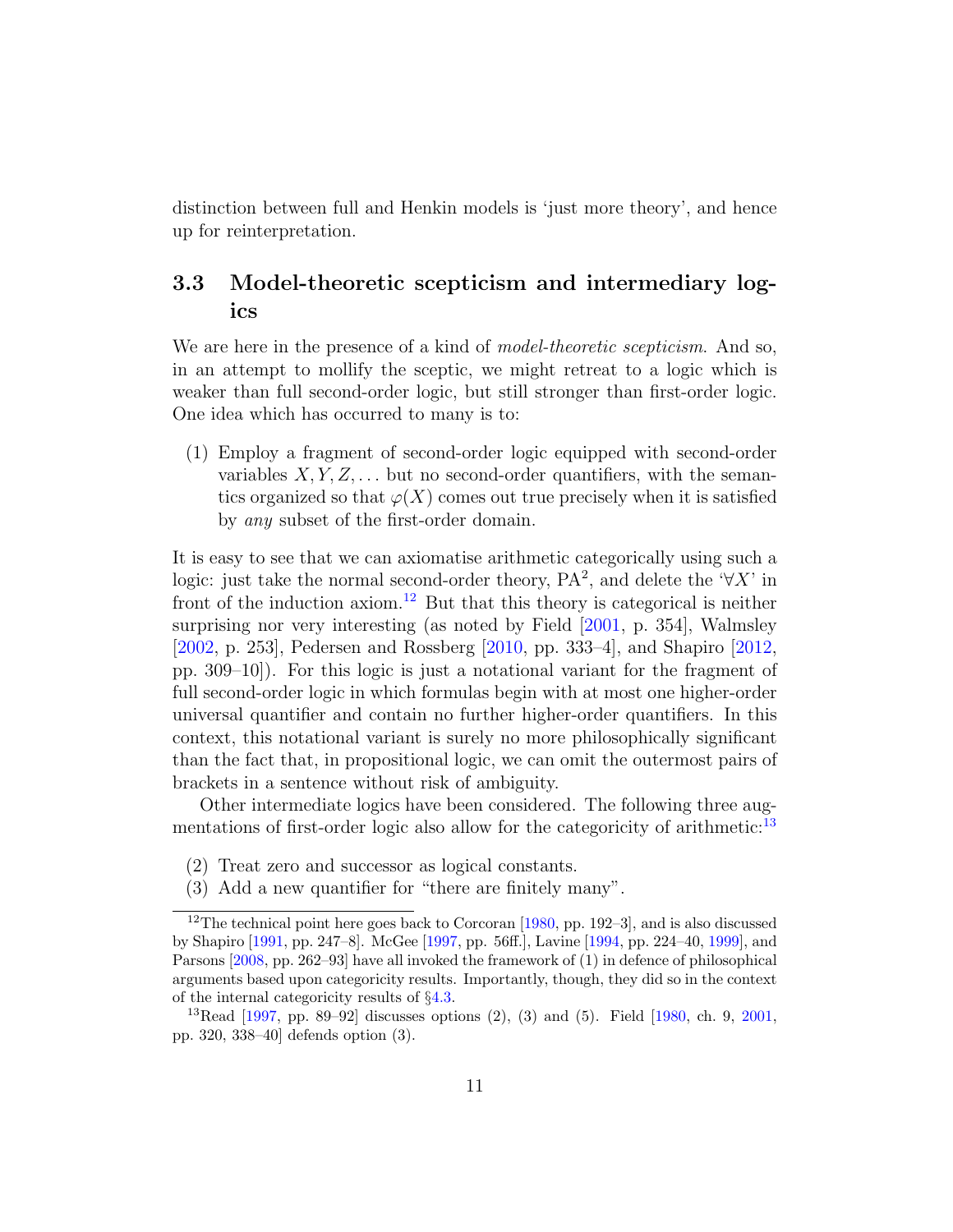(4) Introduce a single one-place predicate, whose fixed interpretation in an arbitrary model of arithmetic is given by the numbers finitely far away from (the interpretation of) zero.

As Read [\[1997,](#page-30-10) p. 91] notes, though, invoking either (2) or (3) simply 'shifts the problem from the identification of postulates characterizing [the natural numbers] categorically. . . into the semantics and model theory of the logic used to state the postulates'. Again, we hear echoes of the just more theory manoeuvre.

A marginally more interesting approach is:

(5) Add Härtig's binary quantifier, which expresses that there are exactly as many  $\varphi$ 's and  $\psi$ 's (for any formulas  $\varphi(x)$  and  $\psi(x)$ ).

To produce a categorical theory of arithmetic, we now add to the usual axioms of arithmetic an axiom stating 'if there are exactly as many entities less than x as there are entities less than y, then  $x = y'$ ; such a claim would be false of certain nonstandard numbers. But to grasp the (intended) semantics of Härtig's quantifier seems to require a grasp of the behaviour of cardinality in general, which again seems to presuppose within the semantics precisely the notions we were seeking to secure. Similarly, we might

(6) Allow sentences containing (countably) infinitely many conjunctions and disjunctions.

We then obtain categoricity by adding to first-order Peano arithmetic a countable disjunction saying: 'everything is either zero, or the successor of zero, or the successor of that, etc.'. But to grasp this proposal, we need to grasp that 'etc.'; and that looks exactly like the original challenge of grasping the (or a) natural number sequence.

Mathematically, the most interesting alternative is:

(7) Stipulate that the arithmetical function symbols  $'$ + and  $'$  ×, even if not logical constants, must always stand for computable functions.

To obtain categoricity, we then invoke Tennenbaum's Theorem [\[1959\]](#page-31-7), that all computable models of the first-order Peano axioms for arithmetic are isomorphic (for proofs, see Kaye [\[2011\]](#page-28-11) and Ash and Knight [\[2000,](#page-26-5) p. 59]). However, this option faces the obvious challenge of cultivating a notion of computability that is sufficiently independent from the arithmetical notions it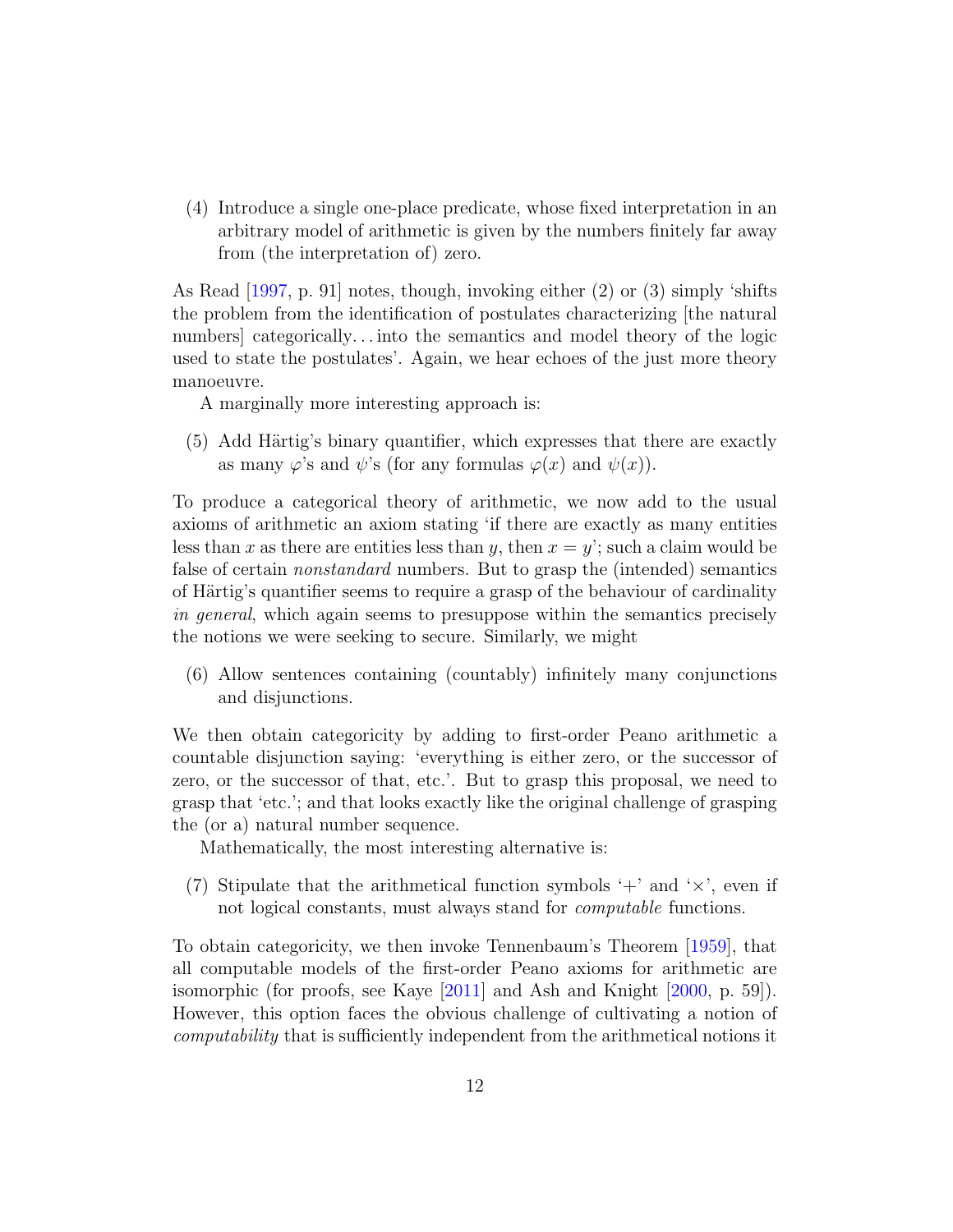seeks to vouchsafe. (For more on the philosophical interpretation of Tennenbaum's Theorem, see McCarty [\[1987,](#page-29-10) pp. 561–3], Dean [\[2002,](#page-27-11) [2014\]](#page-27-12), Halbach and Horsten [\[2005\]](#page-28-12), Quinon [\[2010\]](#page-30-11), Button and Smith [\[2012\]](#page-27-13), and Horsten [\[2012\]](#page-28-13).)

### 3.4 Model-theoretic scepticism and transcendental arguments

In §§[3.2–](#page-8-2)[3.3,](#page-10-2) we have been dealing with a model-theoretic sceptic, who seeks to deny us anything beyond what is available in first-order logic. In response, several philosophers have recently argued that there is something deeply unstable about such model-theoretic scepticism. There are two main lines of argument to this effect.

The first suggests that the model-theoretic sceptic cannot even state her position without undermining it. For, the model-theoretic sceptic seems to proceed as follows: she presents us with a nonstandard model, and asks us how we can be sure that this was not the target of our mathematical language, given that it is elementary equivalent to the supposedly standard model. But, insofar as we understand what she has presented us with, it cannot be the target of our mathematical language. To make this more concrete—although this takes us beyond arithmetic to the case of set theory—suppose the sceptic has used the Löwenheim–Skolem Theorem to present us with a merely countable model of set theory. If that were the target of our mathematical discourse, then our word 'countable' would pick out only those sets which are countable-in-the-model; but since the model itself is not countable-inthe-model, it could not now be described to us as a 'countable' model. (See Tymoczko [\[1989,](#page-31-8) pp. 287–90], Moore [\[2001,](#page-29-11) pp. 165–7, [2011,](#page-29-12) §3], and Button [\[forthcoming,](#page-27-14) §3] for developments on this theme. All three authors draw inspiration from Putnam's [\[1977,](#page-30-2) p. 487, [1981,](#page-30-4) ch. 1] brain-in-vat argument.)

The second line of argument suggests that the model-theoretic sceptic is not entitled, by her own lights, to employ the first-order model theory with which she raises a sceptical challenge. For, the model-theoretic sceptic is happy to employ the full power of first-order model theory. However, as Bays [\[2001,](#page-26-0) p. 345] notes, 'the notions of finitude and recursion are needed to describe first-order model theory', since first-order formulas 'can be of arbitrary finite length, but they cannot be infinite', and first-order satisfaction is defined recursively (cf. also Field [\[1994,](#page-28-6) pp. 397, 410–11, [2001,](#page-28-7)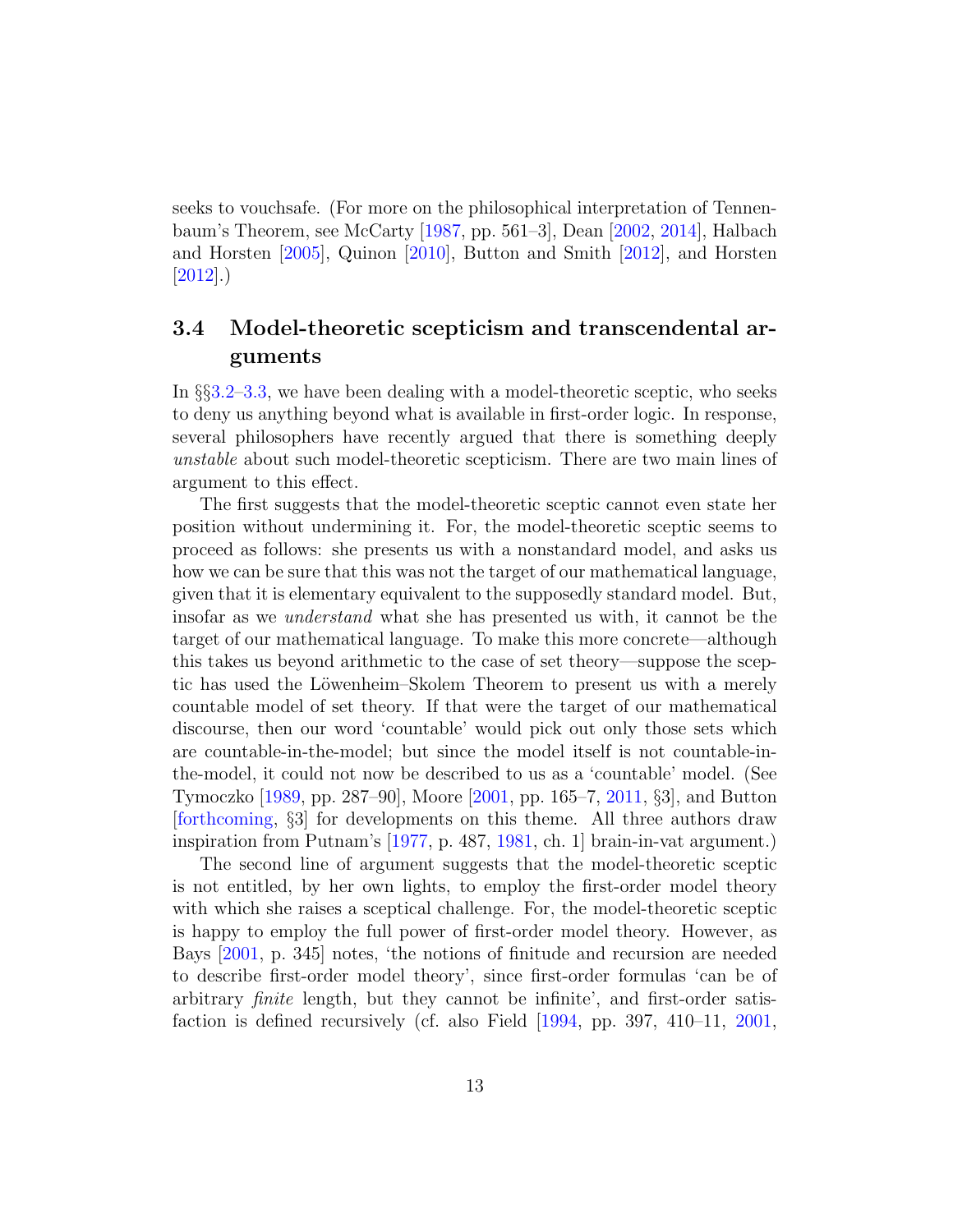pp. 318, 338, 343] and Benacerraf [\[1985,](#page-27-15) p. 109]). Thus, the use of first-order model theory itself presupposes a grasp of the natural numbers (at least up to isomorphism). So if the model-theoretic sceptic employs first-order model theory in an attempt to argue that the natural numbers are not unique up to isomorphism, she saws off the branch on which she sits.

### 3.5 Other attitudes towards categoricity

Throughout §[3,](#page-7-0) we have considered Dedekind's Categoricity Theorem as a means to grasp some particular isomorphism type. However, we should remember that a categoricity theorem, as a result of pure mathematics, does not dictate its terms of philosophical employment. So it is worth surveying a variety of different attitudes that one might take, when trying to assess the potential significance of a categoricity theorem.

The Algebraic Attitude. Imagine a character who denies that there is a single natural number structure (informally construed). Instead, she thinks of arithmetic as algebraic. Such a character need not doubt the perfect mathematical rigour of Dedekind's Theorem. Rather, she—and all parties—should conclude that any indeterminacy in the natural numbers is simply mirrored by indeterminacy in second-order quantification, so that second-order logic is inevitably algebraic (see Shapiro [\[2012,](#page-31-4) p. 308] and cf. Mostowski [\[1967,](#page-30-12) p. 107] and Read [\[1997,](#page-30-10) p. 92]).

The Infer-To-Stronger-Logic Attitude. One might think that mathematical practice itself dictates that there is exactly one natural number structure (informally construed). If we treat this structure (informally construed) in terms of isomorphism types, then we can use the Löwenheim–Skolem Theorem to argue that we must have access to resources beyond first-order logic. Indeed, for those who are not too worried by model-theoretic scepticism, this pattern of argumentation may look like nothing more than an inference to the best explanation. This is part of Shapiro's approach to second-order logic [\[1991,](#page-31-2) pp. xii–xiv, 100, 207, 217–8, [2012,](#page-31-4) p. 306], and Shapiro cites Church [\[1956,](#page-27-16) p. 326 n. 535] as a precedent (see also Benacerraf [1996,](#page-27-3) p. 36).

The Start-With-Full-Logic Attitude. Suppose we begin with the idea that our grasp on full second-order logic is completely unproblematic. We can then use our antecedently given grasp of this logic, coupled with our treatment of mathematical structures (informally construed) as isomorphism types, to explain how we can pin down the natural numbers. Equally, we can explain how it is that we are equipped with a "finitary means of characterizing the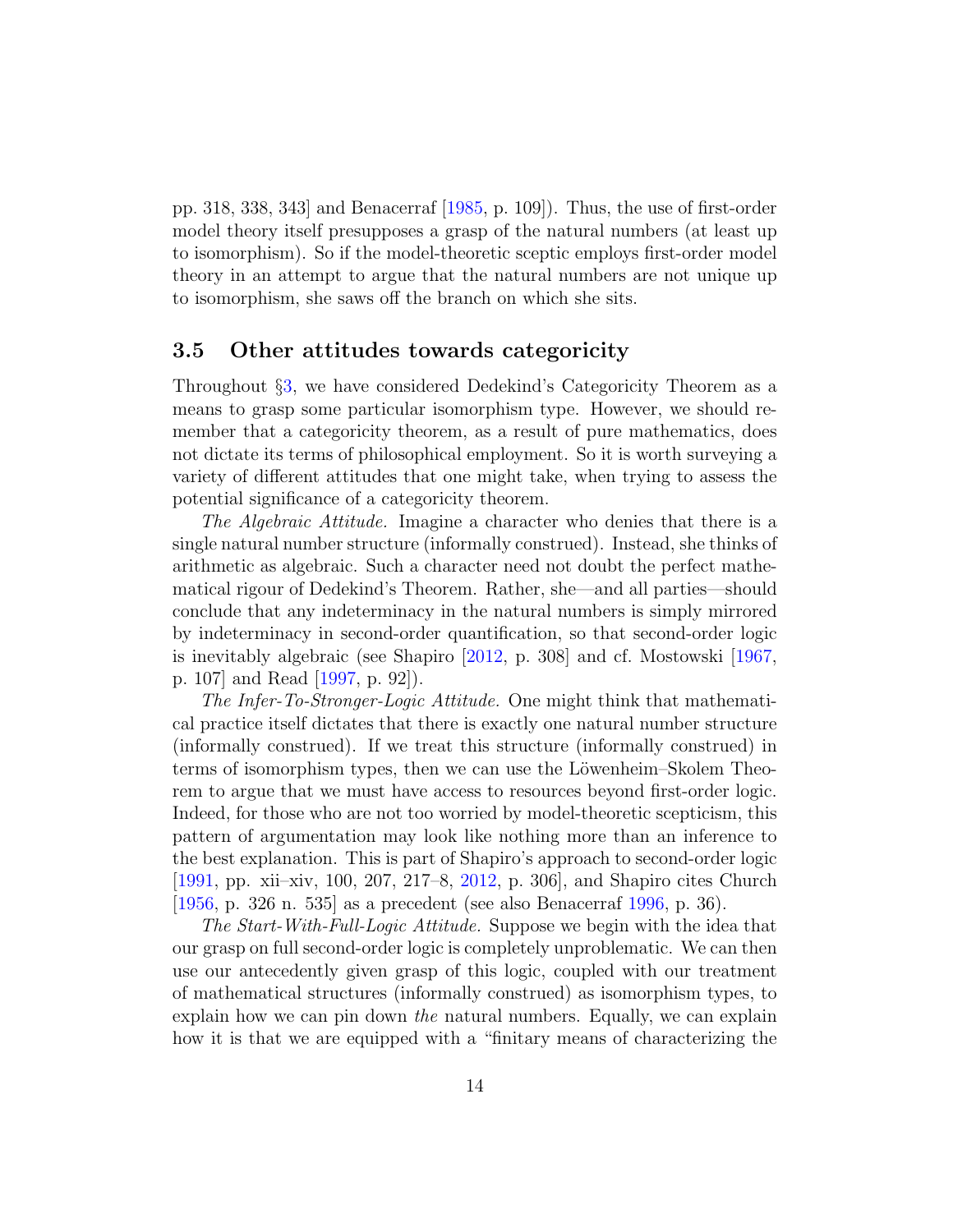infinite" (cf. Read [\[1997,](#page-30-10) p. 89]).

The Holistic Attitude. The previous two attitudes seem to presuppose a clean separation between logic and mathematics. However, one might well think that the boundary between the two is rather artificial (see Shapiro [\[2012,](#page-31-4) pp. 311–22] and Väänänen [\[2012\]](#page-31-5)). So the final alternative is to embrace a more holistic attitude, according to which our grasp of (e.g. full second-order) logic and our grasp of determinate mathematical structures (in the informal sense) come together, with each helping to illuminate the other.

On any of the last three attitudes, the existence of a categorical axiomatization is likely to be regarded as a hallmark of success in the project of providing axiomatisations (cf. Read [\[1997,](#page-30-10) p. 92] and Meadows [\[2013,](#page-29-8) pp. 525–7, 536–40]). Whether that view is correct or not, our point here is fairly simple. By themselves, categoricity theorems are simply results within pure mathematics, and they are open to many different reactions. Moreover, for the theorems to have any philosophical significance, it seems that we need to have taken the step made in  $\S2.1$ , of identifying mathematical structures (in the informal sense) with isomorphism types (or something very close).

### <span id="page-14-0"></span>3.6 The quasi-categoricity of set theory

We now turn from the case of arithmetic to the case of set theory. The crucial result here is Zermelo's proof of the *quasi*-categoricity of  $ZFC^2$  (second-order Zermelo–Fraenkel set theory):

**Zermelo's quasi-categoricity theorem.** Given any two full models of  $\mathrm{ZFC}^2,$ either they are isomorphic, or one is isomorphic to a proper initial segment of the other.<sup>[14](#page-14-1)</sup>

Famously, Kreisel [\[1967,](#page-28-14) p. 150] used Zermelo's Theorem to argue that the continuum hypothesis has a determinate truth value. After all, the continuum hypothesis concerns only sets of low height, and hence is either true in all full models of  $ZFC^2$ , or false in all full models of  $ZFC^2$ , by  $Zermelo's$ Theorem.

Kreisel here seems to have adopted the Start-With-Full-Logic Attitude. Isaacson [\[2011,](#page-28-15) §5] has recently followed him. But what alternative attitudes were available?

<span id="page-14-1"></span><sup>&</sup>lt;sup>14</sup>For Zermelo's original proof, see Zermelo  $[1930, 2010, pp. 400$  $[1930, 2010, pp. 400$  $[1930, 2010, pp. 400$  $[1930, 2010, pp. 400$ ff. and Ewald  $[1996, vol.$  $[1996, vol.$ 2 pp. 1219 ff.]. For a contemporary proof, see Kanamori [\[2003,](#page-28-16) p. 19].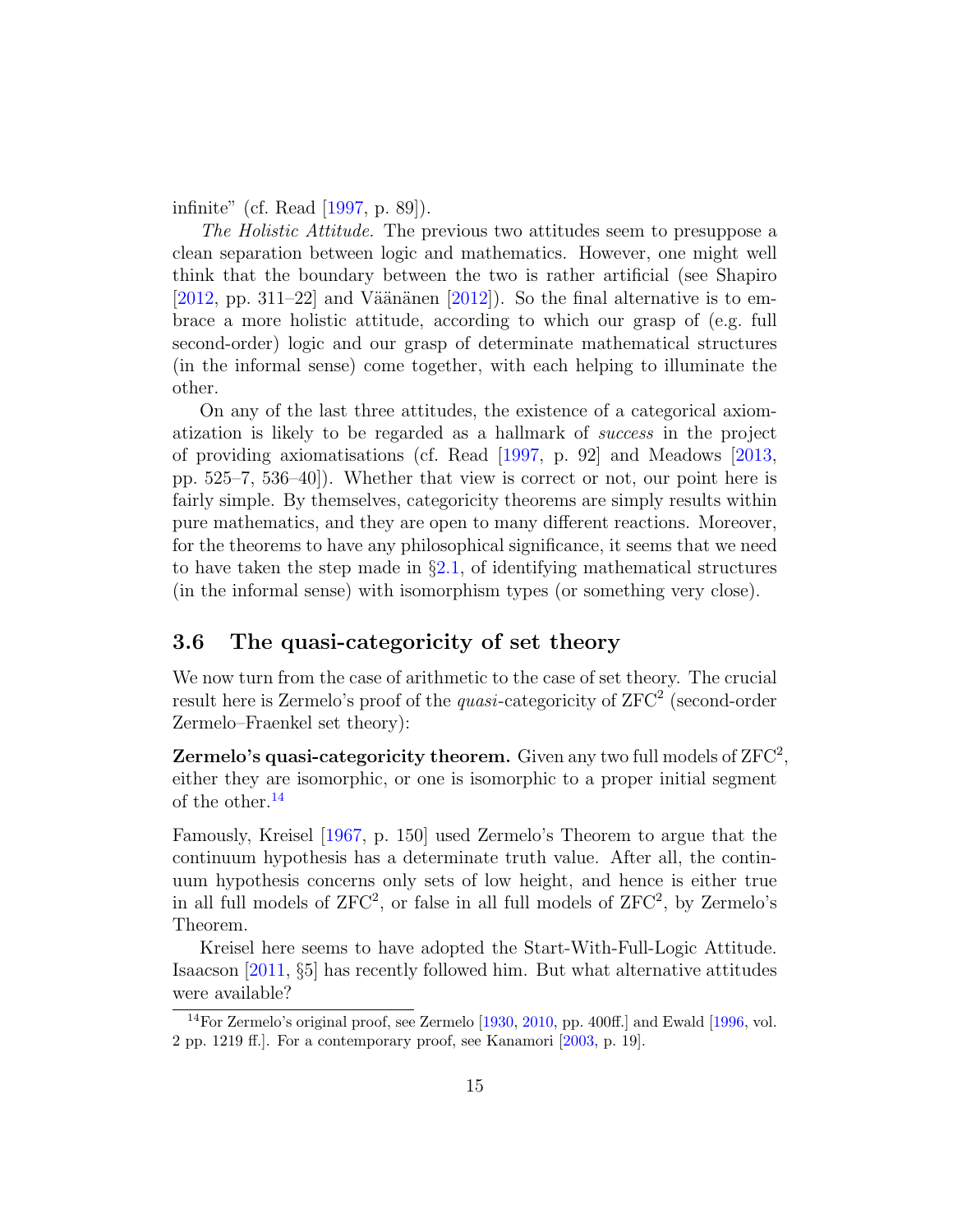Kreisel's remarks came in the wake of an explosion of set-theoretic independence results, initiated by Cohen's proof that the continuum hypothesis is independent from the standard axioms of set theory. And, reflecting upon these independence results, Mostowski articulated the view that:

 $\left[\ldots\right]$  the incompleteness of set-theory  $\left[\ldots\right]$  is comparable  $\left[\ldots\right]$ to the incompleteness of group theory or of similar algebraic theories. These theories are incomplete because we formulated their axioms with the intention that they admit many non-isomorphic models. In [the] case of set-theory we did not have this intention but the results are just the same. [Mostowski [1967,](#page-30-12) p. 94]

In short, Mostowski argued that recent mathematical developments had shown that set theory itself was algebraic. And so, in contrast with Kreisel, Mostowski adopted a similarly Algebraic Attitude towards second-order logic; an attitude that was inevitable, given his claim that second-order logic 'is a part of set theory' [\[1967,](#page-30-12) p. 107]. Hamkins has recently espoused exactly the same Algebraic Attitude: on the basis that '[s]et theory appears to have discovered an entire cosmos of set-theoretic universes' [\[2012,](#page-28-17) p. 418], Hamkins holds that Zermelo's Theorem reveals the essentially algebraic nature of second-order quantification [\[2012,](#page-28-17) pp. 427–8].

We have witnessed both the Start-With-Full-Logic and the Algebraic Attitudes. But there is ammunition for the Infer-To-Stronger-Logic Attitude, even in Mostowski's own remarks. Having suggested that set theory is algebraic, Mostowski expressed a concern:

Of course if there are a multitude of set-theories then none of them can claim the central place in mathematics. Only their common part could claim such a position; but it is debatable whether this common part will contain all the axioms needed for a reduction of mathematics to set-theory. [Mostowski [1967,](#page-30-12) pp. 94–5; Moore [1982,](#page-29-13) p. 4]

This suggests why independence in set theory might be thought to be philosophically troubling in a way in which, say, independence in group theory or geometry is not: it potentially threatens our contemporary image of math-ematics as that which is representable within the sets.<sup>[15](#page-15-0)</sup> And so one might

<span id="page-15-0"></span><sup>&</sup>lt;sup>15</sup>Of course there is much more to say about Mostowski's argument; we mention it here, only because it makes vivid a reason for 'worrying' about independence results.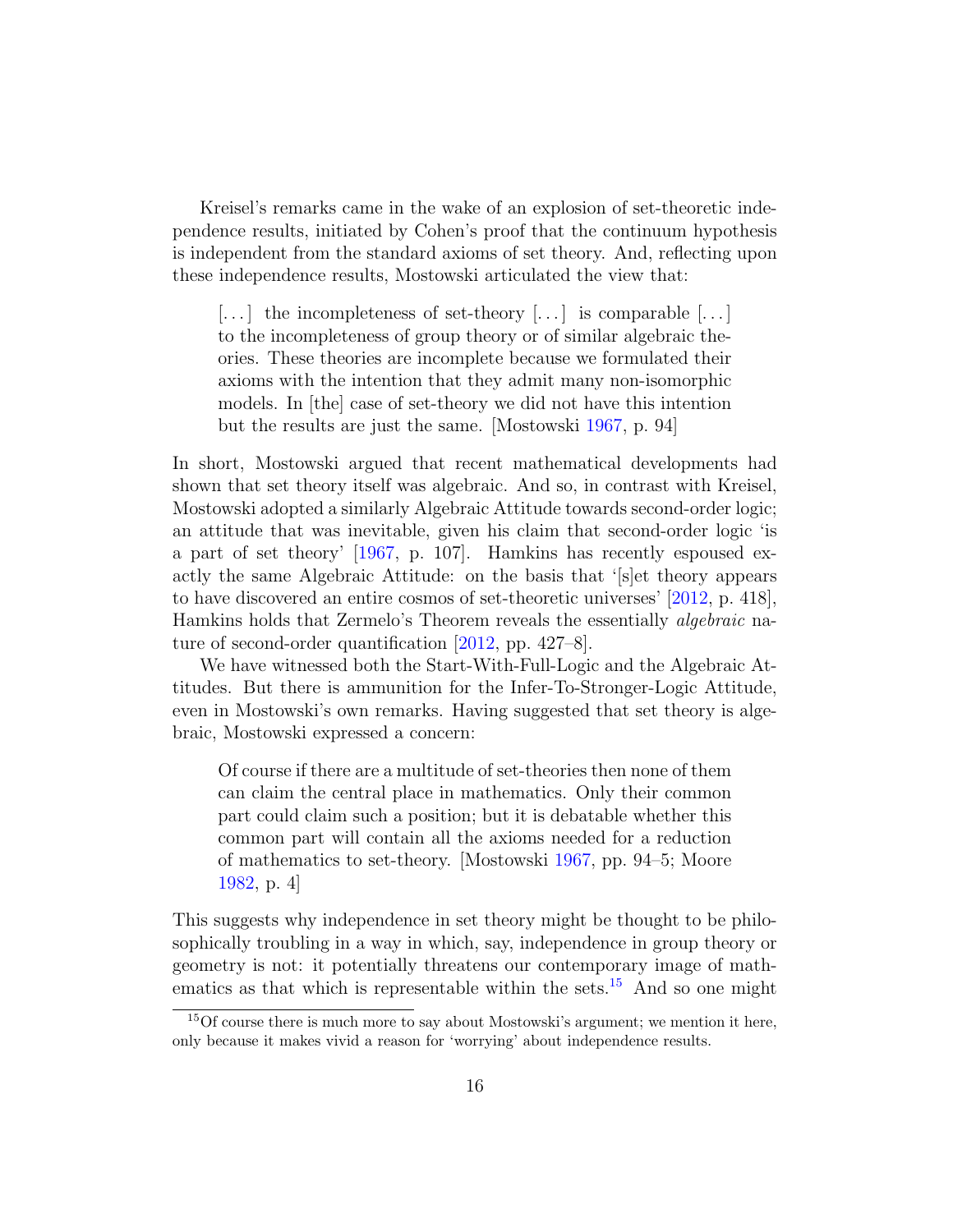contrapose his reasoning: If the image of set theory as foundational is thought to be sufficiently central, and genuinely is threatened by regarding set theory as algebraic, then we might be able to mount an 'inference to the best explanation' that we can grasp full second-order logic. This would result in the Infer-To-Stronger-Logic Attitude.

All that remains is the Holistic Attitude, and this is on display in Shapiro's recent work. He argues that there is a there is a 'false dichotomy' between undertaking foundational research using set theory, or higher-order logic:

[...] second-order logical consequence is intimately bound up with set theory  $[\,\dots]$ . But that does not disqualify second-order logic from logical and foundational studies. Mathematics and logic are a seamless whole, and it is impossible to draw a sharp boundary between them. [Shapiro [2012,](#page-31-4) p. 312]

We have now witnessed all four attitudes towards categoricity results, in the case of set theory. However, there is one last twist to consider. Zermelo's result is a mere quasi-categoricity result; roughly, it says that any two full set hierarchies agree 'as far as they go', but that one might outstrip the other. So, if we had hoped to explain how we grasp the set hierarchy (i.e. something unique-up-to-isomorphism) by invoking the Start-With-Full-Logic Attitude together with Zermelo's Theorem, then we have a problem.

This has been recently discussed by Isaacson.<sup>[16](#page-16-0)</sup> Intriguingly, from the unavailability of a complete categoricity result for set theory, Isaacson seems simply to infer that the set hierarchy *itself* is somewhat indeterminate in nature. Indeed, Isaacson maintains that 'what is undecided in virtue of this degree of non-categoricity is genuinely undecided' [\[2011,](#page-28-15) p. 53; see also pp. 4, 50], and that '[t]he structure of the universe of sets is always partial and extensible' [\[2011,](#page-28-15) p. 45]. But one might ask what kind of modality Isaacson has in mind, when he uses the word 'extensible'. Until this is clarified, it is natural to think that Zermelo's Theorem does not allow us to grasp the set hierarchy, but rather, to grasp many different set hierarchies.

<span id="page-16-0"></span> $16$ McGee [\[1997\]](#page-29-2) also discusses this limitation, but argues that there is a *full* categoricity result. However, McGee (unlike Isaacson) is concerned with internal categoricity. So we postpone discussion of his position §[4.4.](#page-22-0)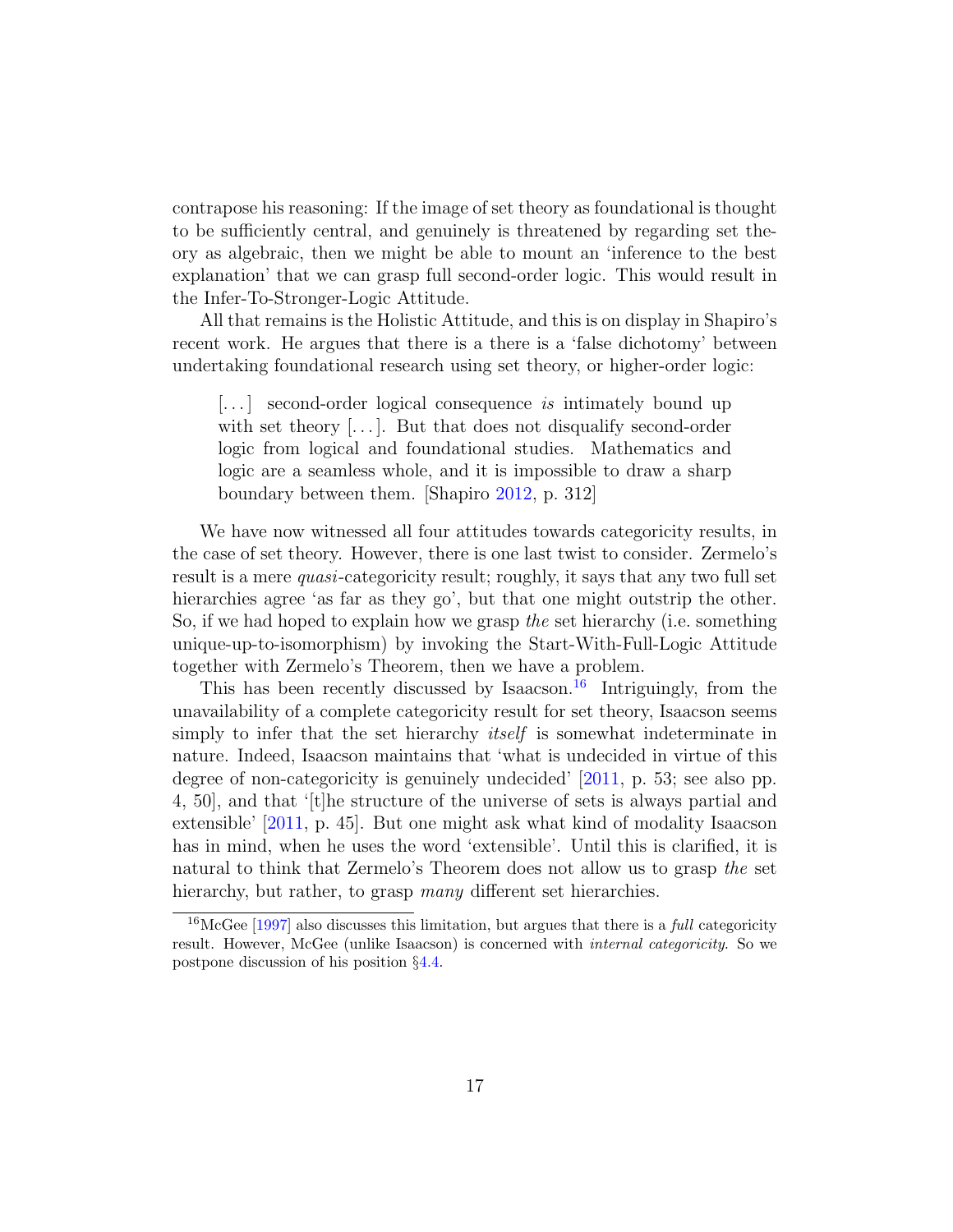### <span id="page-17-0"></span>4 Internal categoricity

In recent decades, discussion of categoricity has shifted from Dedekind's and Zermelo's 'classical' categoricity results, towards related internal results. These have been at the forefront of recent work by Parsons, McGee, and Lavine. For reasons of space, we shall focus on Parsons, but we shall mention various salient contrasts to these other authors.

#### <span id="page-17-2"></span>4.1 Structures as predicates

Parsons is a structuralist, and his particular brand of structuralism shapes the importance he assigns to categoricity. He defines his structuralism as:

 $\lfloor \ldots \rfloor$  the view that reference to mathematical objects is always in the context of some background structure, and that the objects involved have no more by way of a 'nature' than is given by the basic relations of the structure [\[2008,](#page-30-8) p. 40, [1990a,](#page-30-13) pp. 303, 333]

In short, Parsons is a *contextualist* about mathematical reference, with his contexts being 'background structures'. This allows him to respond to Benac-erraf's observation (§[2.1\)](#page-1-2) as follows. A claim like  $2 = \{\{\emptyset\}\}\$  has no absolute truth value, but depends upon context. So: it is true in a Zermelo-style settheoretic context, false in a von Neumann-style set-theoretic context, and simply indeterminate in a purely number-theoretic context [Parsons [2008,](#page-30-8) p. 103; see also p. 77].

Parsons' notion of a structure, however, takes a little longer to explain.

When a model-theorist talks about 'a model of second-order Peano arithmetic', she has in mind a triple  $\langle N, 0, s \rangle$ , i.e. a domain N, containing an element 0 which implements zero, and a function  $s: N \to N$  which implements the successor function. She will also consider  $PA^2$ , a (collection of) sentence(s) axiomatising arithmetic. Finally, she considers  $\models$ , which is a recursively defined, bona fide, language–object relation. And she may run this all together by saying, briefly, that  $\langle N, 0, s \rangle \models PA^2$ .

When Parsons talks about a 'model of second-order Peano arithmetic', he has something very different in mind [\[1990a,](#page-30-13) p. 335, [2008,](#page-30-8) p. 112]. For him, this will be: a one-place predicate  $N$ , a one-place function symbol  $s$ , and a first-order variable 0, such that: $17$ 

<span id="page-17-1"></span><sup>&</sup>lt;sup>17</sup>Note that this approach is possible only because  $PA^2$  is finitely axiomatisable. Of course  $PA<sup>2</sup>$  also typically contains infinitely many instances of the Comprehension Scheme.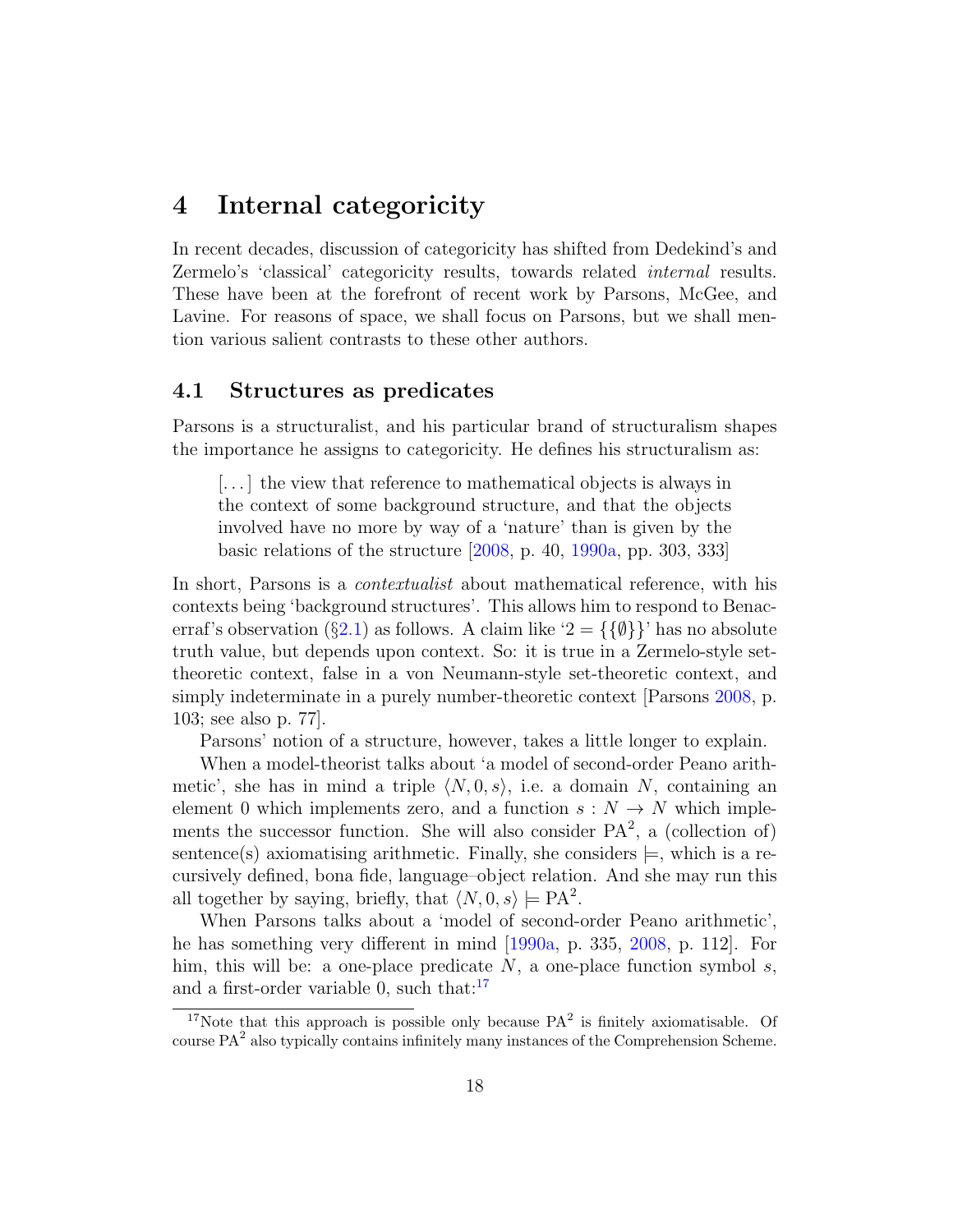$$
N0 \land \forall x (Nx \to Nsx) \land \forall x (Nx \to 0 \neq sx) \land
$$
  

$$
\forall x \forall y ([Nx \land Ny \land sx = sy] \to x = y) \land
$$
  

$$
\forall X ([X0 \land \forall x ((Xx \to Nx) \land (Xx \to Xsx))] \to \forall x [Xx \leftrightarrow Nx])
$$

This is just a formula in pure second-order logic, which axiomatises arithmetic relative to  $N$ , 0, and s. In what follows, we abbreviate this formula by  $PA(N, 0, s)$ .

We cannot emphasise enough the difference between the model-theorist's expression  $\langle N, 0, s \rangle \models \text{PA}^2$  and Parsons' expression  $\text{PA}(N, 0, s)$ . Parsons' expression does not mention any (sets of) sentences, and all suggestion of a satisfaction relation has vanished. So, when Parsons speaks of a 'model of second-order Peano arithmetic', there is no longer any hint of any language– object relation, and hence no hint of a model in the model-theorist's sense.

### 4.2 The internal categoricity of arithmetic

In common with most versions of structuralism, Parsons [\[1990a,](#page-30-13) p. 13, [2008,](#page-30-8) p. 272] wants to pin down a unique natural number structure. To do this, he invokes a categoricity result: all models of second-order Peano arithmetic are isomorphic. Stated thus, this looks almost exactly like Dedekind's Categoricity Theorem (see §[3.1\)](#page-8-3). However, we have dropped the qualifier 'full', whose significance we emphasised throughout §[3.](#page-7-0) To make sense of this omission, we must recall that 'models of second-order Peano arithmetic' is meant here in Parsons' sense, rather than in the model-theorist's language–object sense. So, Parsons' Categoricity Theorem is just a sentence of pure second-order logic, of the following shape:

$$
\forall N_1 \forall 0_1 \forall s_1 \forall N_2 \forall 0_2 \forall s_2 ([PA(N_1, 0_1, s_1) \land PA(N_2, 0_2, s_2)] \rightarrow
$$
  

$$
\exists F \text{Iso}(F, N_1, 0_1, s_1, N_2, 0_2, s_2))
$$

where 'Iso $(F, \ldots)$ ' states that the second-order object F is a (second-order) isomorphism.[18](#page-18-0) At the risk of repetition then: whilst we might offer similar

In the present context, however, these are assumed to be relegated to the background second-order logic.

<span id="page-18-0"></span><sup>&</sup>lt;sup>18</sup>So Iso(F, N<sub>1</sub>, 0<sub>1</sub>, s<sub>1</sub>, N<sub>2</sub>, 0<sub>2</sub>, s<sub>2</sub>) just abbreviates the conjunction of:  $\forall x \forall y (Fx = y \rightarrow$  $(N_1x \wedge N_2y)$ , i.e. 'F's domain is  $N_1$  and codomain is  $N_2$ '; and  $\forall x \forall y (Fx = Fy \rightarrow x =$ y) $\land \forall y(N_2y \rightarrow \exists x \ Fx = y)$ , i.e. 'F is a bijection'; and  $F0_1 = 0_2 \land \forall x(N_1x \rightarrow Fs_1x = s_2Fx)$ , i.e. 'F preserves structure'.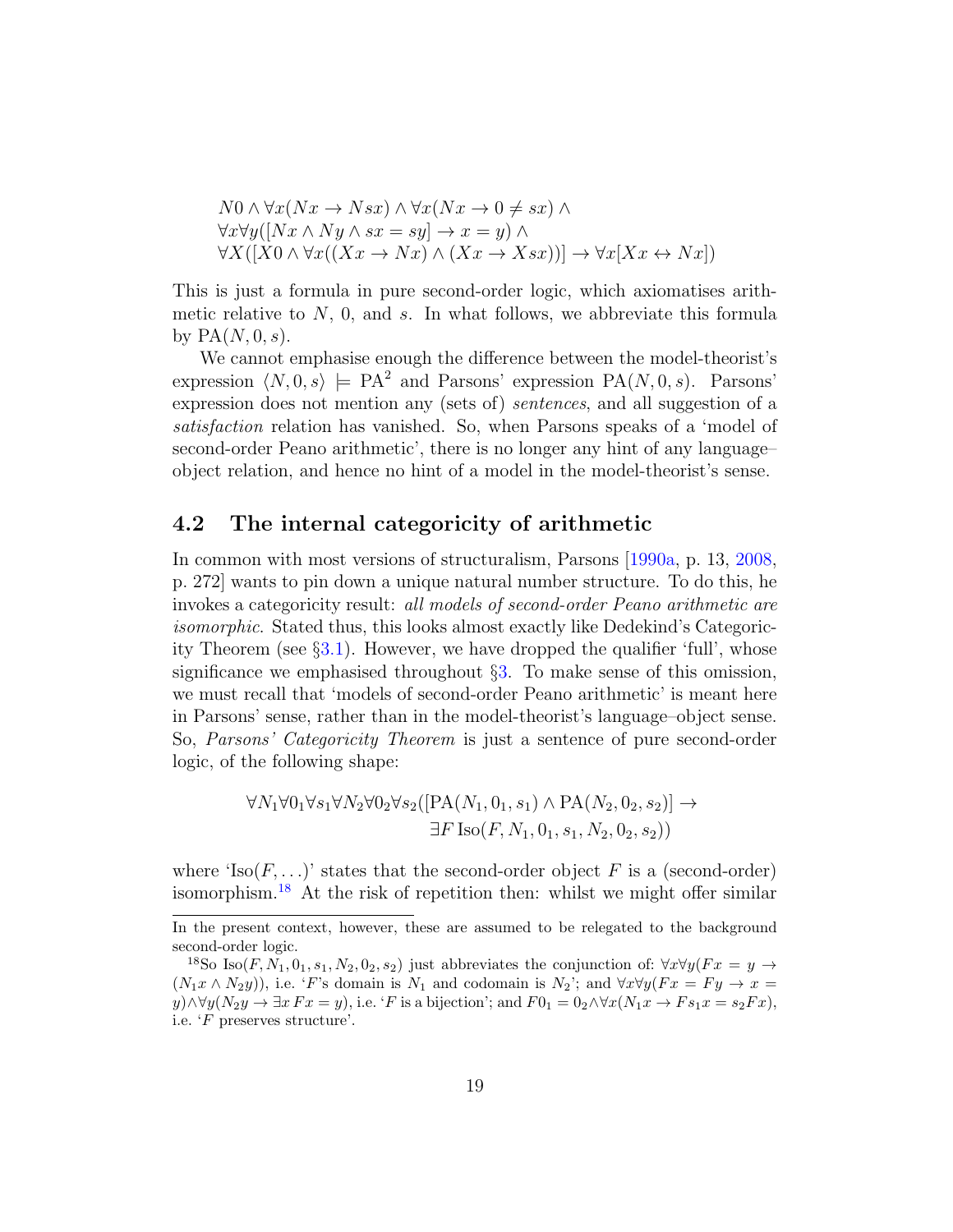informal glosses on Parsons' and Dedekind's Theorems, they are very different statements. Dedekind's Categoricity Theorem concerns structures, satisfaction and sentences; Parsons' Theorem is just a sentence of pure secondorder logic.

Crucially, Parsons' Categoricity Theorem can be proved within a deductive system for second-order logic (for a simple proof, see Väänänen and Wang [2015\)](#page-31-11). Consequently, we do not need to say anything about the semantics for second-order quantification in order to secure Parsons' result.

We call Parsons' result an *internal* categoricity result, and contrast this with Dedekind's *external* categoricity result.<sup>[19](#page-19-1)</sup> These labels are appropriately suggestive. Crudely: an external result requires that we stand back from the object language we were using, and consider its semantics in some metalanguage. By contrast, an internal result can be proved within the object language.

#### <span id="page-19-0"></span>4.3 What might an internal categoricity result show?

Internal categoricity results provide us with a notion of categoricity which does not require any discussion of the semantics for full second-order logic. Given what was said in  $\S3$ , this might be thought a great advantage. However, we must go slowly when considering what such results might show.

To be very clear: internal categoricity results cannot possibly aid in the project of explaining how the semantics for mathematical language(s) get fixed, or in defeating the model-theoretic sceptic. Parsons' Categoricity Theorem is a sentence of pure second-order logic, which does not mention any sentences, and so tells us nothing (directly) about any language–object relation, or indeed about any semantic facts. Of course, we might stand back from Parsons' Theorem, as it were, and start to explore the semantics for the language in which we proved that Theorem. In so doing, we will see that Par-sons' Theorem entails Dedekind's Theorem [Lavine [1999,](#page-28-9) p. 64; Väänänen] [2012,](#page-31-5) p. 99]. But now Parsons' Theorem has simply taken us on a longwinded detour back to §[3.](#page-7-0)

So let us now consider how Parsons himself attempts to use internal categoricity. Parsons [\[1990b,](#page-30-7) pp. 35–8, [2008,](#page-30-8) pp. 283–8] imagines two characters,

<span id="page-19-1"></span><sup>19</sup>Walmsley [\[2002,](#page-31-6) pp. 249–51] seems to be the first author to use the phrase 'internal categoricity', but Parsons [\[1990b,](#page-30-7) pp. 31–9] seems to be the first author to invoke such a result. Sometimes internal categoricity results are called relative categoricity results.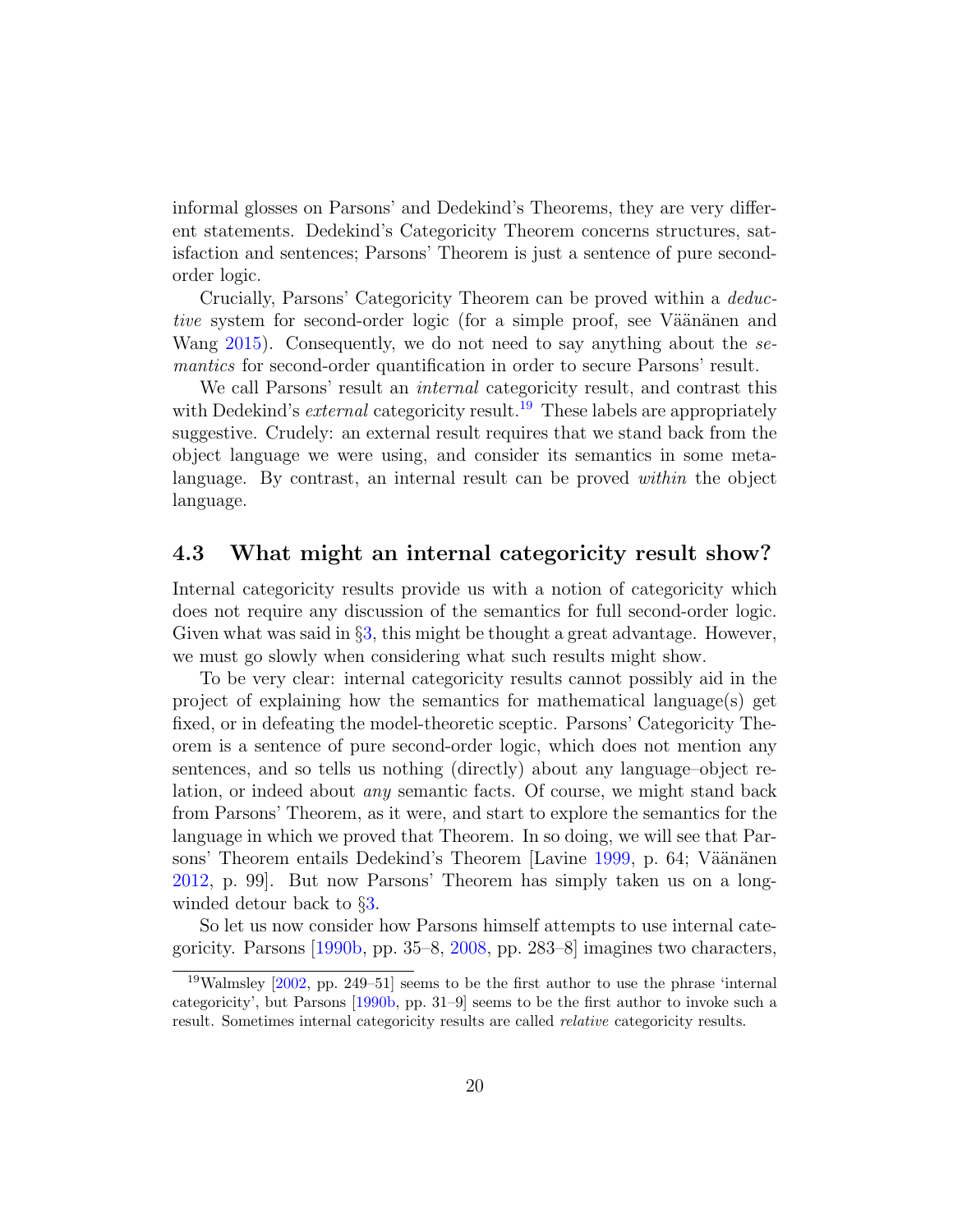Kurt and Michael, who are both 'doing arithmetic'. Kurt has a predicate  $\ldots$  is a natural number', which we can symbolise as  $N_{kurt}$  or  $N_k$ , he has a name 'zero', which we can symbolise as  $0_k$ , and he has a notion of function 'the successor of...', which we can symbolise as  $s_k$ . We similarly symbolise Michael's arithmetical vocabulary with  $N_m$ ,  $0_m$  and  $s_m$ . Assuming reasonable levels of communication between Kurt and Michael, it will be obvious to them that they are engaged in somewhat similar practices. But what they might want to show is that their languages are essentially identical; that, for arithmetical purposes, they differ only in the subscripts we have imposed; that they are 'syntactically isomorphic', to use Lavine's [\[1999,](#page-28-9) p. 47] phrase.

Parsons suggests that Kurt and Michael can establish this as follows. Let us allow that Kurt and Michael are in communication with one another to the point that both are able to take the other's vocabulary into his own language (and both know this). Both can now prove Parsons' Categoricity Theorem; and so, since they both have access to each other's vocabulary, both can prove:  $20$ 

$$
[PA(N_k, 0_k, s_k) \land PA(N_m, 0_m, s_m)] \rightarrow \exists F \, \text{Iso}(F, N_k, 0_k, s_k, N_m, 0_m, s_m)
$$

Furthermore, both can presumably see that the antecedent obtains: they affirm one of the conjuncts themselves, and their interlocutor happily affirms the other. They therefore obtain the consequent. And this guarantees that, for arithmetical purposes, their languages differ only in the subscripts we have imposed.

To be clear, the foregoing argument will not decide whether  $0_k = 0_m$ . This is no surprise, given what we said at the start of §[4.1.](#page-17-2) Indeed, context may well leave it indeterminate whether  $\theta_k = 0_m$  is true. But this does seem to generate a slight tension for Parsons, since a natural kind of disquotation principle will tell us that it may be indeterminate whether  $0_k = 0_m$ ; and yet it is a theorem that  $0_k = 0_m \vee 0_k \neq 0_m$ . The more general point here is as follows: Parsons' notion of 'structure' eschews all semantic notions; however,

<span id="page-20-0"></span> $^{20}$ In footnote [12,](#page-10-0) we noted that Parsons, Lavine and McGee all invoke the first weaker logic (1) in our enumeration of such logics from  $\S 3.3$ . We can now see why this is so. Parsons, Lavine and McGee want the predicate-variables of their logic to be open ended over any future expansion of the object language. This is why Kurt is able to establish a result which uses a predicate which originally belonged to Michael's vocabulary (and vice versa). However, see Field [\[2001,](#page-28-7) pp. 358–60] for discussion of Kurt's warrant for assuming that Michael may countenance and perform induction on predicates which Kurt introduces.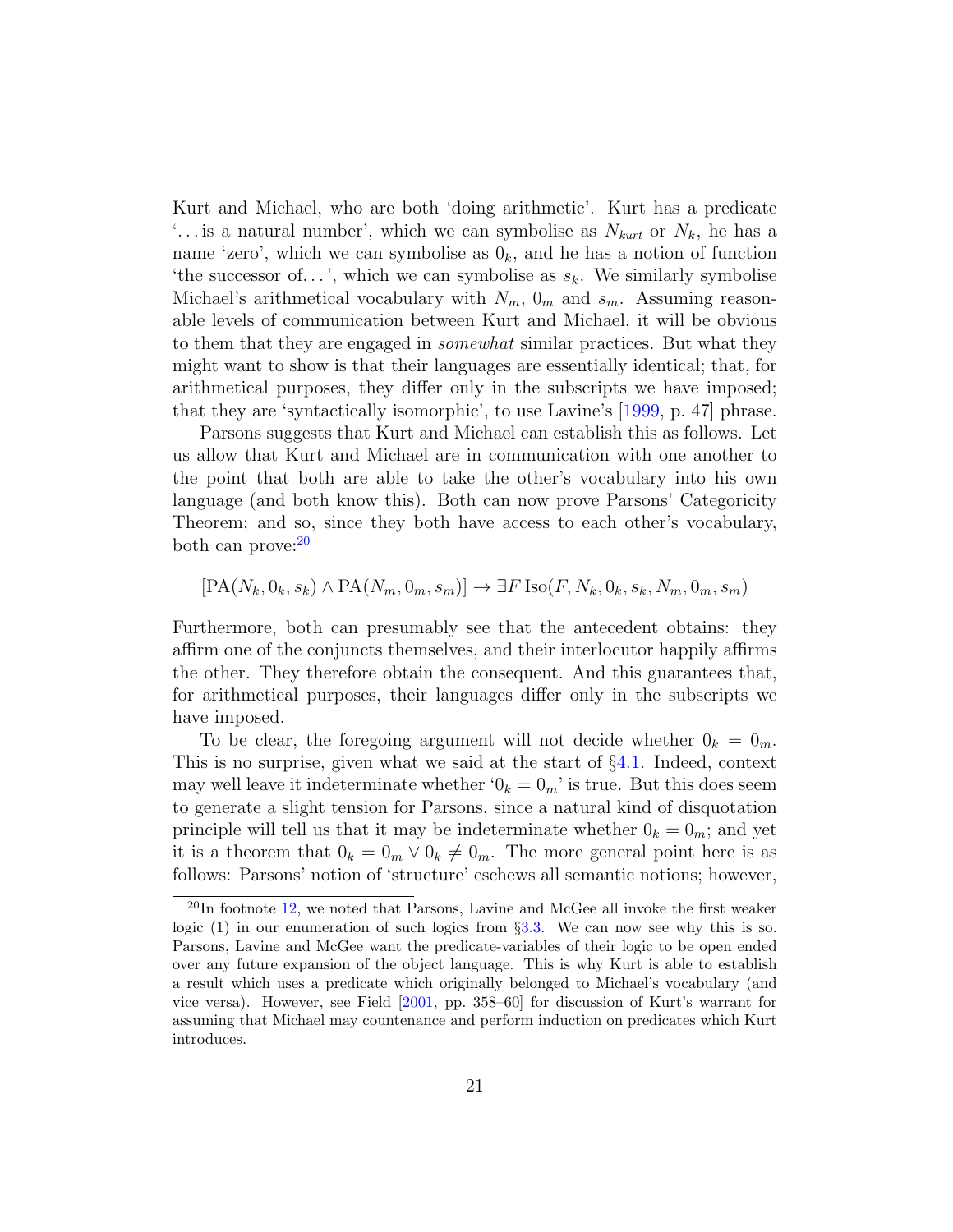his contextualism is essentially and deliberately semantic; and we are not given much guidance as to how the non-semantic and the semantic relate to one another.

We can illustrate the same point by considering the impact of Parsons' Theorem on the claim that all sentences of pure arithmetic have determinate truth-values. Once Kurt and Michael have established the existence of their second-order isomorphism, they can see that if they ever disagree (modulo subscripts) about any arithmetical sentence, then only one of them is right. But does this enable them to say that every sentence in the language of arithmetic is either true or false? Presumably we shall want to say  $\overline{so;}^{21}$  $\overline{so;}^{21}$  $\overline{so;}^{21}$  but this evidently requires the use of semantic principles which do not themselves appear anywhere within the categoricity result.

If the semantic principles that we need to invoke here are, in the end, just the notions provided by model theory, then Parsons' novel understanding of structures, and his invocation of internal categoricity, would have been a needless detour back to §[3.](#page-7-0) Fortunately, Parsons seems to have a rather different view in mind. Roughly put, he holds that, once we consider semantic questions for our mother tongue, we can only answer them by 'acquiescence in our mother tongue' [\[1990b,](#page-30-7) p. 39, [2008,](#page-30-8) p. 288]. This seems to amount to the suggestion that there is no need to look to model theory to supply a semantic theory for the mother tongue. Rather, such a 'semantic theory' merely amounts to using my own words to say what my own words refer to; at which point, all I can provide is disquotational platitudes.  $2^2$ 

To investigate this notion of 'acquiescence' in any detail would take us very far afield; so we shall simply grant its coherence. To close our discussion of Parsons, we shall explain how Parsons-style structuralism deals with the challenge of referential indeterminacy and model-theoretic scepticism.

Given his contextualism, Parsons will not expect context-insensitive referential determinacy for arithmetical terms: '27' may refer to one set in one context, and to a different set in another context. So, if the challenge of referential determinacy is to pose any problems, they will have to concern referential principles which plausibly should be context-insensitive, e.g. that

<span id="page-21-0"></span> $^{21}$ In §[4.4,](#page-22-0) we shall see that McGee appeals to the internal categoricity of set theory in an attempt to show that every sentence in the language of (pure) set theory has a determinate truth value [\[1997,](#page-29-2) pp. 40–2].

<span id="page-21-1"></span><sup>22</sup>Continuing with the preceding footnote: McGee does not discuss 'acquiescence in our mother tongue'; however, he is a fairly thorough-going disquotationalist, and so is likely to reach a similar conclusion.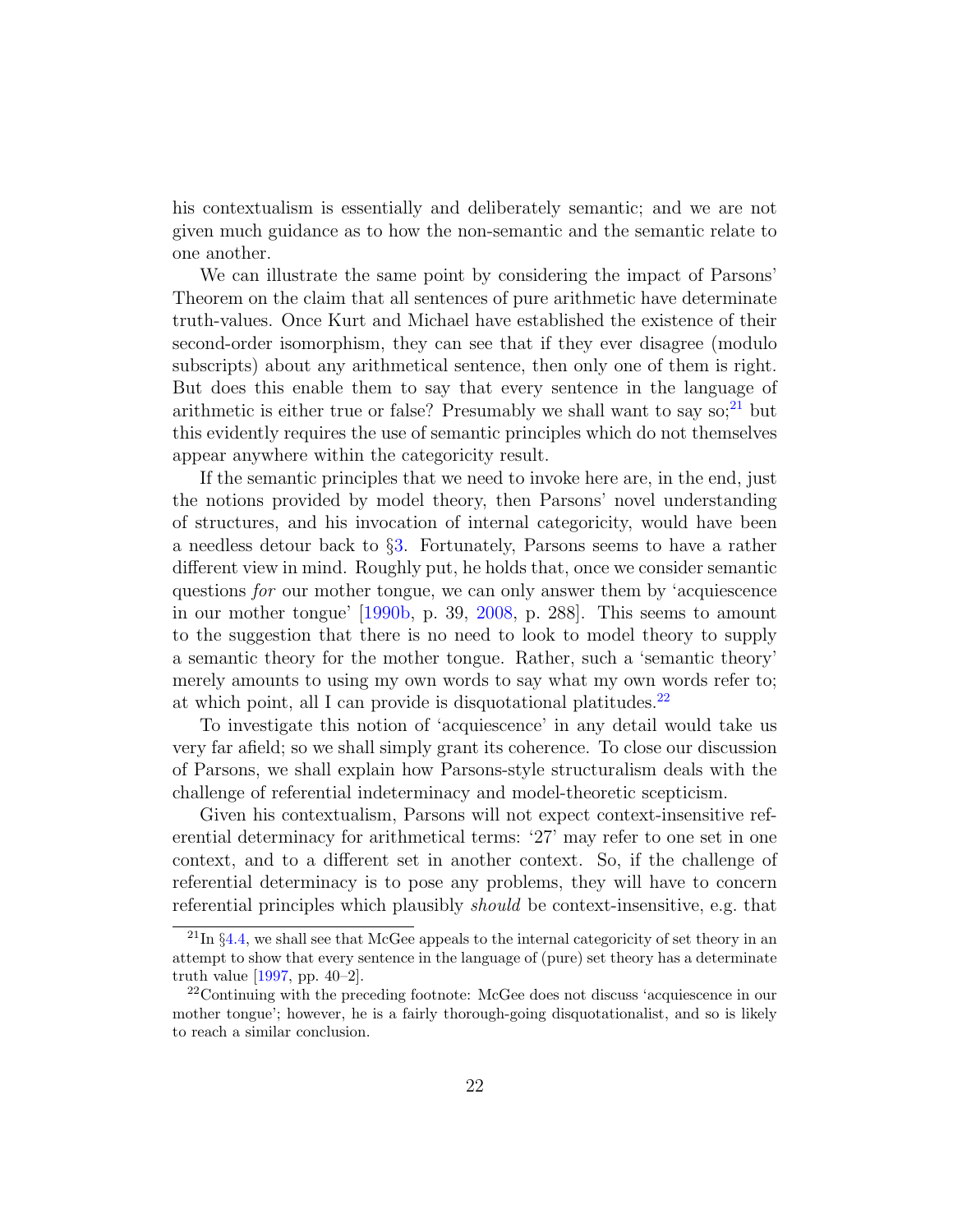'27' refers to 27 (or maybe that '27' refers to  $27<sub>k</sub>$ ). But for Parsons, this will be guaranteed just by acquiescing in the mother tongue.

Exactly the same is true of Parsons' response to model-theoretic scepticism. His response does not turn upon his distinctive notion of structure, or his internal categoricity result. Instead, his answer to that challenge involves acquiescing in the mother tongue. His notion of structure, and his categoricity result, come in to play further downstream, in showing that different parties are engaged in the same practice. And note that Kurt cannot demonstrate the existence of a *shared* practice just by acquiescing in his mother tongue; for what he needs to show is that he shares a tongue with Michael (in the relevant sense).

The idea is, therefore, as follows. I can deal with the sceptic by acquiescing in my mother tongue. But now the threat of mathematical solipsism arises. This latter threat can be addressed by invoking internal categoricity. We thereby arrive at the possibility of mathematical *intersubjectivity*. However, this falls short of establishing mathematical *objectivity*, in the sense that nothing so far establishes that we are all talking about the same objects. This is ultimately how we understand Parsons' [\[1990b,](#page-30-7) pp. 38–9, [2008,](#page-30-8) pp. 287–8] invocation of internal categoricity.[23](#page-22-1)

### <span id="page-22-0"></span>4.4 The internal categoricity of set theory

We have focussed on internal categoricity for arithmetic. Unsurprisingly, there is an internal quasi-categoricity result for set theory (cf. Lavine [\[1999,](#page-28-9) pp.  $55-66$ ,  $89-95$ ] and Väänänen and Wang [\[2015,](#page-31-11)  $\S4$ ]). But of course, since it is an internal result, it simply abbreviates a second-order formula of roughly the following shape: $^{24}$  $^{24}$  $^{24}$ 

> $\forall V_1 \forall E_1 \forall V_2 \forall E_2([ZFC(V_1, E_1) \wedge ZFC(V_2, E_2)] \rightarrow$  $\exists F \text{Seg}(F, V_1, E_1, V_2, E_2))$

<span id="page-22-1"></span><sup>23</sup>We suggest a fairly similar reading of Pollard [\[2007,](#page-30-14) p. 89]. It is not clear whether this is quite the right reading of McGee's [\[1997\]](#page-29-2) invocation of internal categoricity (more on McGee below).

<span id="page-22-2"></span><sup>&</sup>lt;sup>24</sup>So 'ZFC(V, E)' abbreviates a fairly long conjunction, axiomatizing second-order set theory relative to 'V' (intuitively, the sets) and 'E' (intuitively, membership). Likewise 'Seg $(F, \ldots)$ ' indicates that F is a (second-order) isomorphism between an 'initial segment' of one and the 'whole' of the other.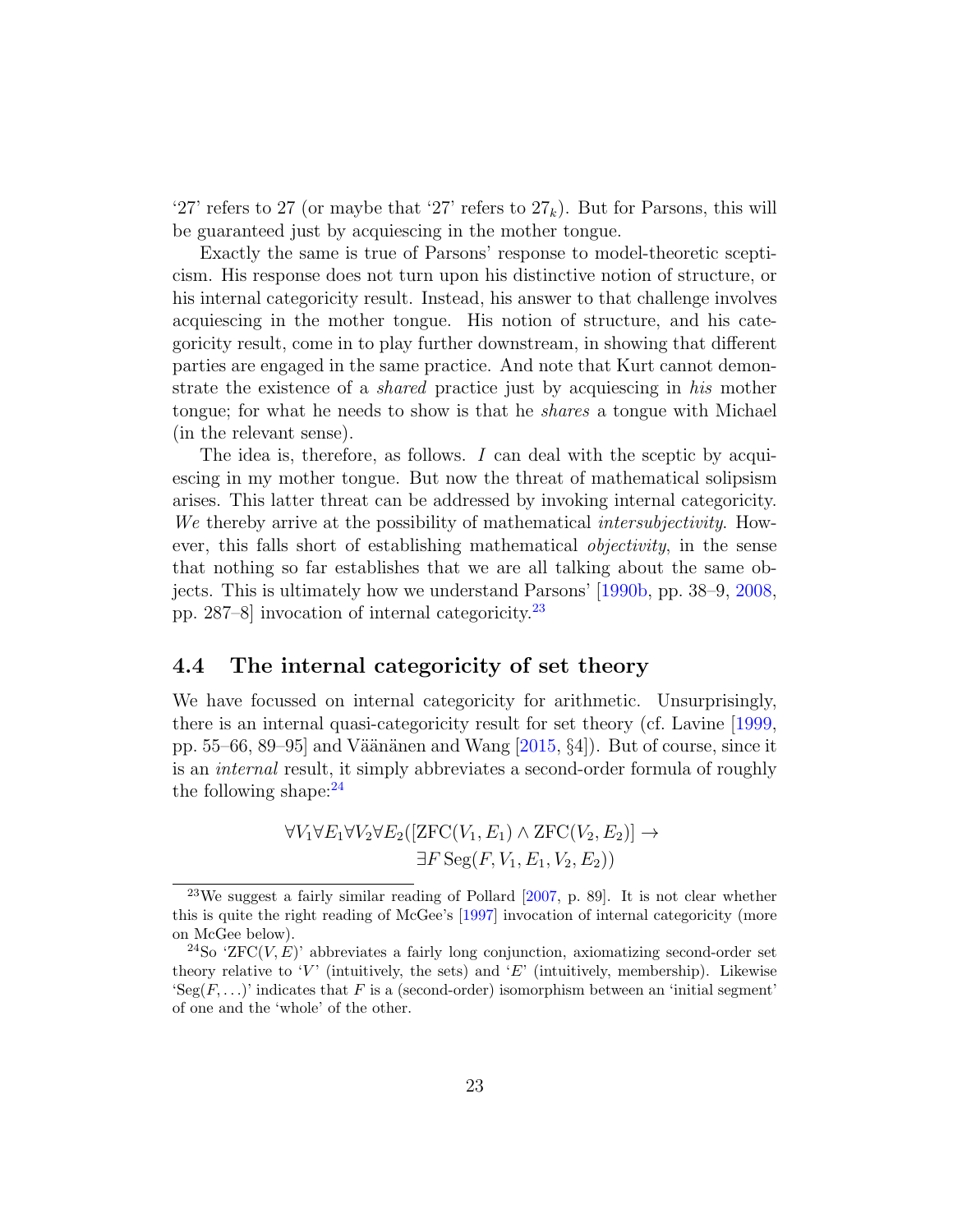Crucially, and as in the case of Parsons' Categoricity Theorem, no satisfaction relation appears anywhere in this sentence. Consequently, it tells us nothing directly about any language–object relation. Nonetheless, someone might, Parsons-style, invoke internal quasi-categoricity in order to generate the intersubjectivity of set theory, 'so far as it goes'.

This squares well with Martin's aims for quasi-categoricity. On Martin's view, sets derive ultimately from properties through a transfinite process of set-formation [\[1970,](#page-29-14) p. 112, [2001,](#page-29-15) p. 6]. But this leaves space for a Parsonsstyle worry: whereas Kurt forms a given property into this set, might Michael form the same property into a distinct set? To address this worry we might then invoke internal quasi-categoricity, Parsons-style, in order to convince us that there is no more to set-theory (at low levels) than what is common to Kurt's and Michael's processes (cf. [\[2001,](#page-29-15) [2005,](#page-29-16) 365 ff]).

In fact, though, we may be able to go beyond mere *quasi*-categoricity. Typical formulations of set theory only involve quantification over sets. But if set theory is to be applicable, then we shall want to be able to form sets from entities that are not themselves sets, also known as urelements (cf. McGee [\[1997,](#page-29-2) p. 49] and Potter [\[2004,](#page-30-15) pp. vi, 24, 50–1]). We can then distinguish pure sets—those which, intuitively, involve no urelements anywhere in their construction—from impure sets. Let  $ZFCU^2$  be second-order Zermelo-Fraenkel set theory with Choice and with urelements, coupled with the axiom that there is a set containing all the urelements. McGee [\[1997\]](#page-29-2) has proved the internal categoricity result: any two models of  $ZFCU^2$  with unrestricted first-order quantifiers have isomorphic pure sets. At the risk of pedantry, since this is an *internal* categoricity result, it again has the shape: $^{25}$  $^{25}$  $^{25}$ 

$$
\forall U_1 \forall E_1 \forall U_2 \forall E_2 ([\text{ZFCU}(U_1, E_1) \land \text{ZFCU}(U_2, E_2)] \rightarrow
$$
  

$$
\exists F \text{PureIso}(F, U_1, E_1, U_2, E_2))
$$

So now we must investigate the significance of McGee's Theorem.

McGee claims that his Theorem shows that every sentence in the language of set theory has a determinate truth value. But this is not immediately clear. Since McGee's Theorem is an internal categoricity result, it mentions

<span id="page-23-0"></span><sup>&</sup>lt;sup>25</sup>Here 'ZFCU( $U, E$ )' abbreviates a fairly long conjunction axiomatizing second-order set theory with urelements relative to 'U' (intuitively, the urelements) and 'E' (intuitively, membership), with no explicit relativisation on the hierarchy itself (as it were). Likewise 'PureIso( $F, \ldots$ )' indicates that there is a (second-order) isomorphism between 'the pure sets'.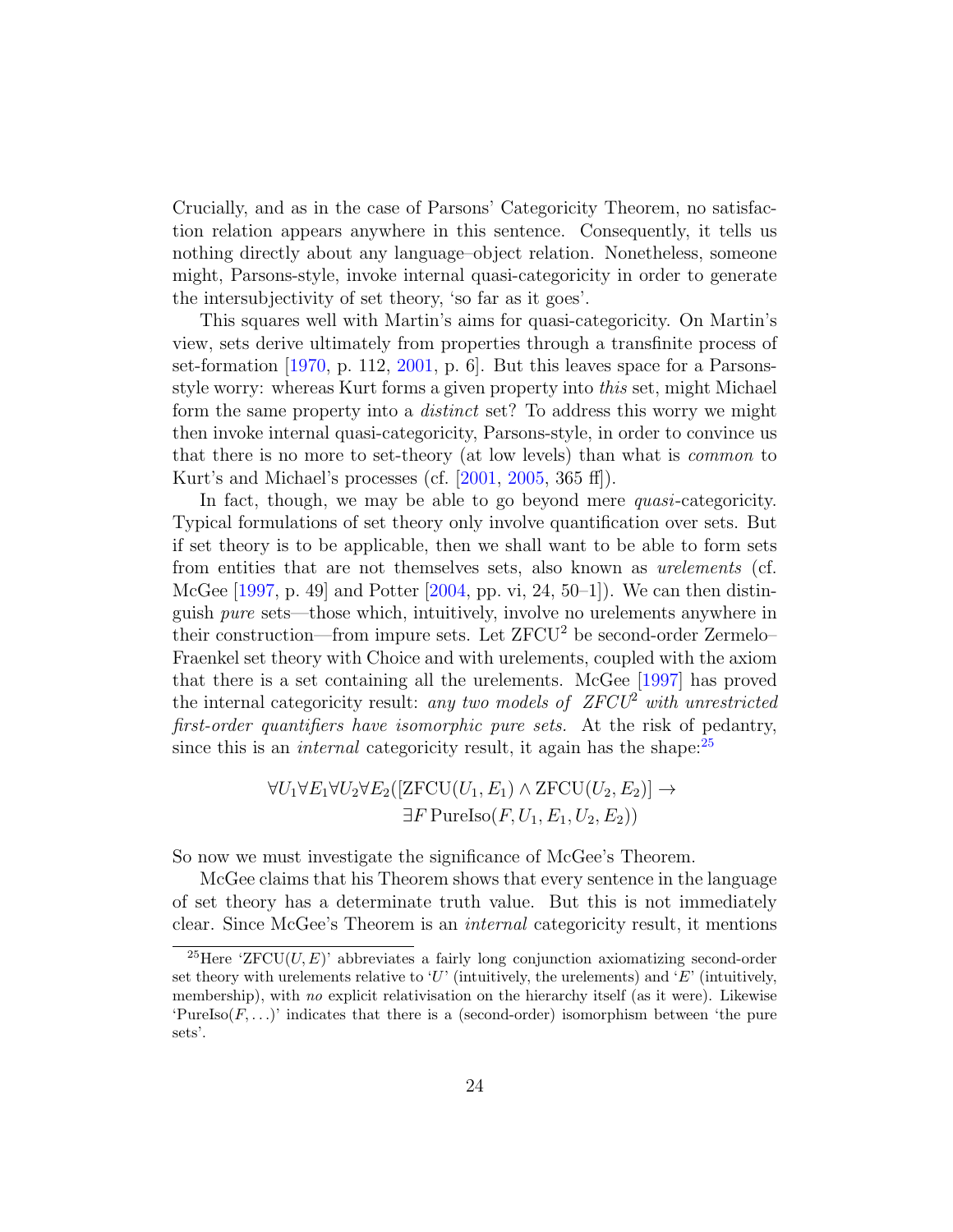no sentences, and involves no satisfaction relation.<sup>[26](#page-24-0)</sup> So how could it tell us about the truth of sentences?

Our explanation returns, once again, to our discussion of Parsons. Imagine Kurt and Michael both 'doing  $ZFCU^2$ '. Subscripting in the obvious way, McGee's Theorem proves that  $\phi_k \leftrightarrow \phi_m$ , for any sentence  $\phi$  in the language of  $ZFCU<sup>2</sup>$  (restricted to pure sets). Otherwise put: if set theorists ever disagree (modulo subscripts) about any (purely) set-theoretic sentence, then only one of them is right. And this is just what McGee is pointing to, when he talks about the 'determinacy of truth value'.

Now, since McGee's Theorem is an internal categoricity result, we can prove the result with a suitable deductive system for second-order logic, ignoring all semantic questions. So, just as in the case of Parsons: the result does not turn upon whether we are entitled to *full* second-order quantifiers; we only need access to the normal deductive system for second-order logic. Equally, the proof does not turn on whether a first-order domain can be 'absolutely unrestricted', or whether we must believe that domains are 'indefinitely extensible'; we need only use the logic, without imposing any restriction on our first-order quantifiers within our object language. However, it is worth pausing on both of these points.

First: consider again the use of second-order logic. We do not need to discuss its semantics. But, in the context of the iterative conception of set, one might simply object to the use of second-order logic even in the object language. As Reinhardt once put it: using second-order logic in this context rather makes it seems like one just "forgot" to add a level of sets ([\[1974,](#page-30-16) p. 196], cf. Burgess [\[1985,](#page-27-17) p. 546]).

Second: consider the issue of restricted first-order quantification. When Kurt aims to show that his language is 'syntactically isomorphic' to Michael's, he must establish that Michael is speaking so that  $ZFCU(U_m, E_m)$ . And in order to do this, Kurt must not regard Michael's first-order quantifiers as tacitly restricted, relative to Kurt's own, when he incorporates Michael's vocabulary into his own. But there is room to doubt whether Kurt can

<span id="page-24-0"></span> $26\text{McGee}$  [\[1997,](#page-29-2) pp. 49–50] is explicit on this point. He is pushed in this direction by Tarski's Indefinibility Theorem (roughly, that no sufficiently rich, consistent theory can define a truth predicate which provably has the properties we would want it to have). As a consequence, he faces a choice: either offer a third-order definition of satisfaction suitable for second-order theories, or relocate to internal categoricity. Since the former approach seems to embark on a futile regress, McGee embraces the latter approach, describing it as 'devious' [\[1997,](#page-29-2) pp. 47–8, 50, 62].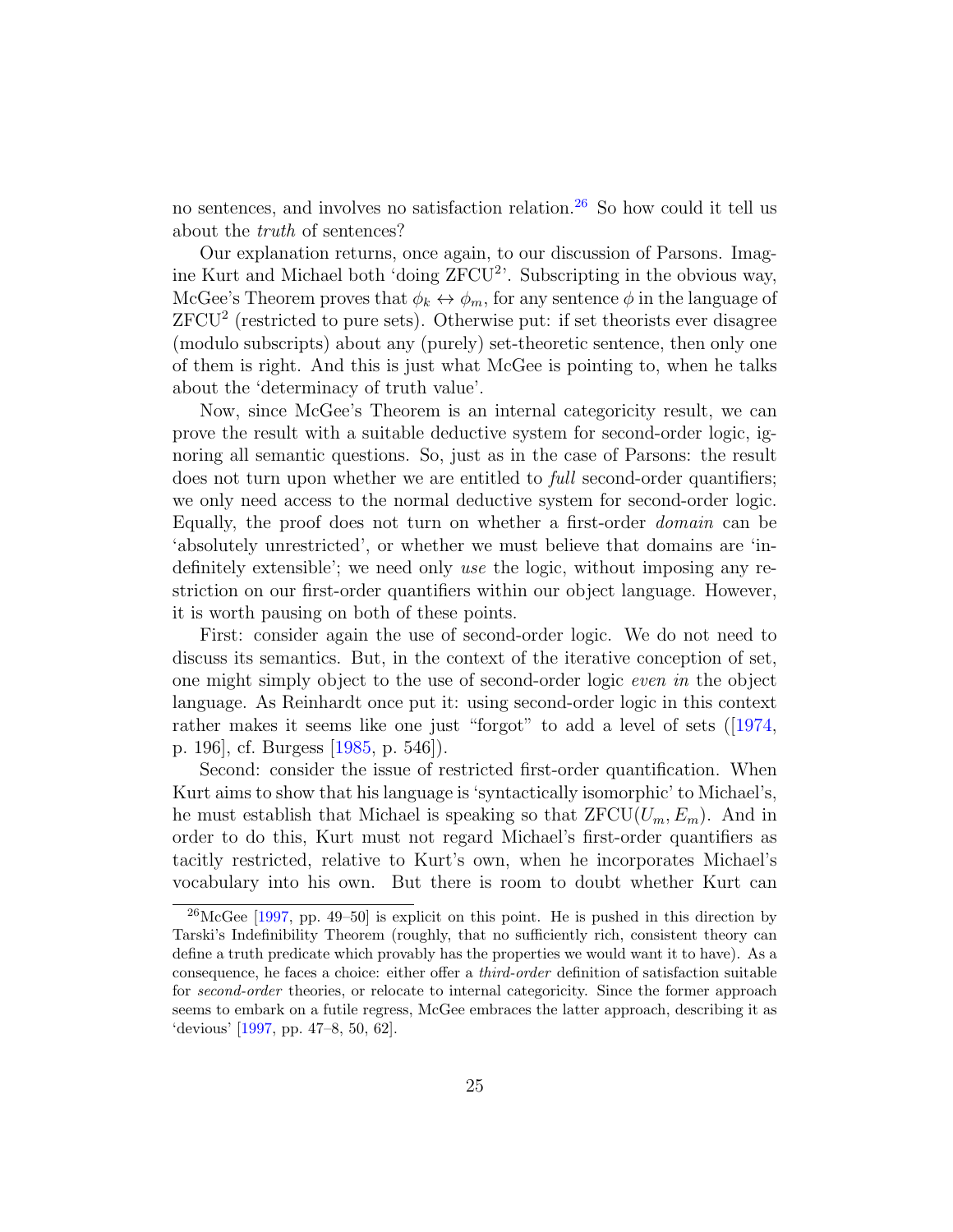ever be warranted in treating Michael's first-order quantifiers as unrestricted in this way. (This feeds into Incurvati's [forthcoming](#page-28-18) critique of McGee's Theorem.) $27$ 

The significance of this latter objection may, however, depend upon the standard of warrant in play. We have insisted that McGee's Theorem, like Parsons', cannot help to deal with model-theoretic scepticism, since it is an internal categoricity result. And, if we are no longer concerned to rebut a sceptic, then Kurt may simply be able to take Michael, at his homophonic word, that he is talking about 'everything, without restriction' (cf. Pollard [2007\)](#page-30-14).

### 5 Conclusion

We began our survey with the traditional concerns of Putnam and Benacerraf about determinacy of reference in the case of mathematical language. To assuage this concern, a natural move is to suggest that reference in the case of mathematical language is secured only up to isomorphism. And the traditional mechanism for securing such reference is a categoricity theorem, which says that any two models of a theory are isomorphic.

Given the Löwenheim-Skolem theorem, any categoricity theorem for theories with infinite models has to be done in an enrichment of first-order logic. But the appeal to such enriched logics has been thought to be questionbegging, since the notions that they involve, such as quantification over all subsets of the first-order domain of the model, seem just as mathematical in character as the notions which a categoricity result sought secure in the first place.

This concern, among others, motivates a transition to internal categoricity results, in which one seeks to operate in the object-language of a background second-logic and prove results that have the consequence that any two models agree on the truth-values of any sentence expressible in their common language. But it is not clear whether these approaches can successfully explicate semantic notions—such as truth and reference—using only object-language resources. For this reason, some authors suggest that internal categoricity results are valuable, not because they guarantee the determinacy of truthvalues, but because they guarantee mathematical intersubjectivity.

<span id="page-25-0"></span> $^{27}$ Incurvati phrases his objection in terms of domains; though see [\[forthcoming,](#page-28-18) note 8].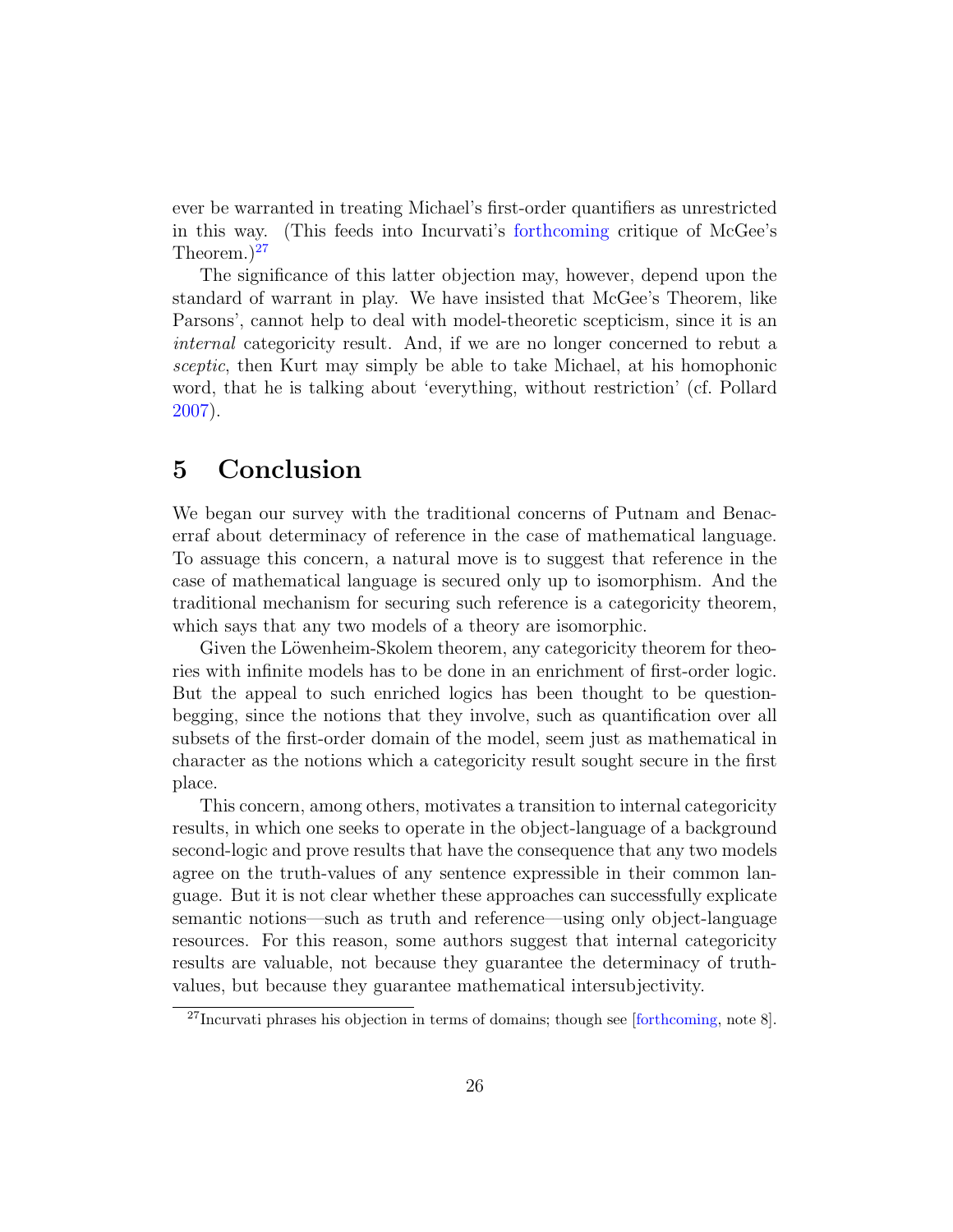### 6 Acknowledgements

This paper arose from a seminar series on philosophy and model theory that we ran in Birkbeck in 2011. We have since presented the paper several times: in June 2014 at PhilMath Intersem 5 at Université Paris Diderot – Paris 7; in November 2014 at the Southern California History and Philosophy of Logic and Mathematics Group; and in November 2014 at the Logic Seminar at Cambridge University. It has been measurably improved by the generous comments and feedback which we received from the editors and referees of this journal, as well as from: Sarah Acton, Andrew Arana, Bahram Assadian, John Baldwin, Neil Barton, Timothy Bays, Liam Bright, Adam Caulton, John Corcoran, Radin Dardashti, Walter Dean, William Demopoulos, Michael Detlefsen, Sean Ebels-Duggan, Fiona Doherty, Salvatore Florio, J. Ethan Galebach, Michael Gabbay, Peter Gibson, Owen Griffiths, Bob Hale, Emmylou Haffner, Jeremy Heis, Simon Hewitt, Kate Hodesdon, Will Hendy, Wilfrid Hodges, Luca Incurvati, Eleanor Knox, Øystein Linnebo, Kate Manion, Pen Maddy, Toby Meadows, Jonathan Nassim, Fredrik Nyseth, Jonathan Payne, Sara Parhizgari, Michael Potter, Paula Quinon, Erich Reck, Sam Roberts, Marcus Rossberg, Gila Sher, Jönne Speck, Sebastian Speitel, Stewart Shapiro, Robert Trueman and John Wigglesworth.

### References

- <span id="page-26-5"></span>Ash, C. and J. Knight (2000). Computable Structures and the Hyperarithmetical Hierarchy. Vol. 144. Studies in Logic and the Foundations of Mathematics. Amsterdam: North-Holland.
- <span id="page-26-4"></span>Awodey, S. and E. H. Reck (2002). "Completeness and Categoricity. I. Nineteenth-Century Axiomatics to Twentieth-Century Metalogic". In: History and Philosophy of Logic 23.1, pp. 1–30.
- <span id="page-26-3"></span>Balaguer, M. (1998a). "Non-uniqueness as a non-problem". In: Philosophia Mathematica 6.1, pp. 63–84.
- <span id="page-26-2"></span>— (1998b). Platonism and Anti-Platonism in Mathematics. Oxford: Oxford University Press.
- <span id="page-26-0"></span>Bays, T. (2001). "On Putnam and His Models". In: The Journal of Philosophy 98.7, pp. 331–350.
- <span id="page-26-1"></span>— (2008). "Two Arguments Against Realism". In: The Philosophical Quarterly 58.231, pp. 193–213.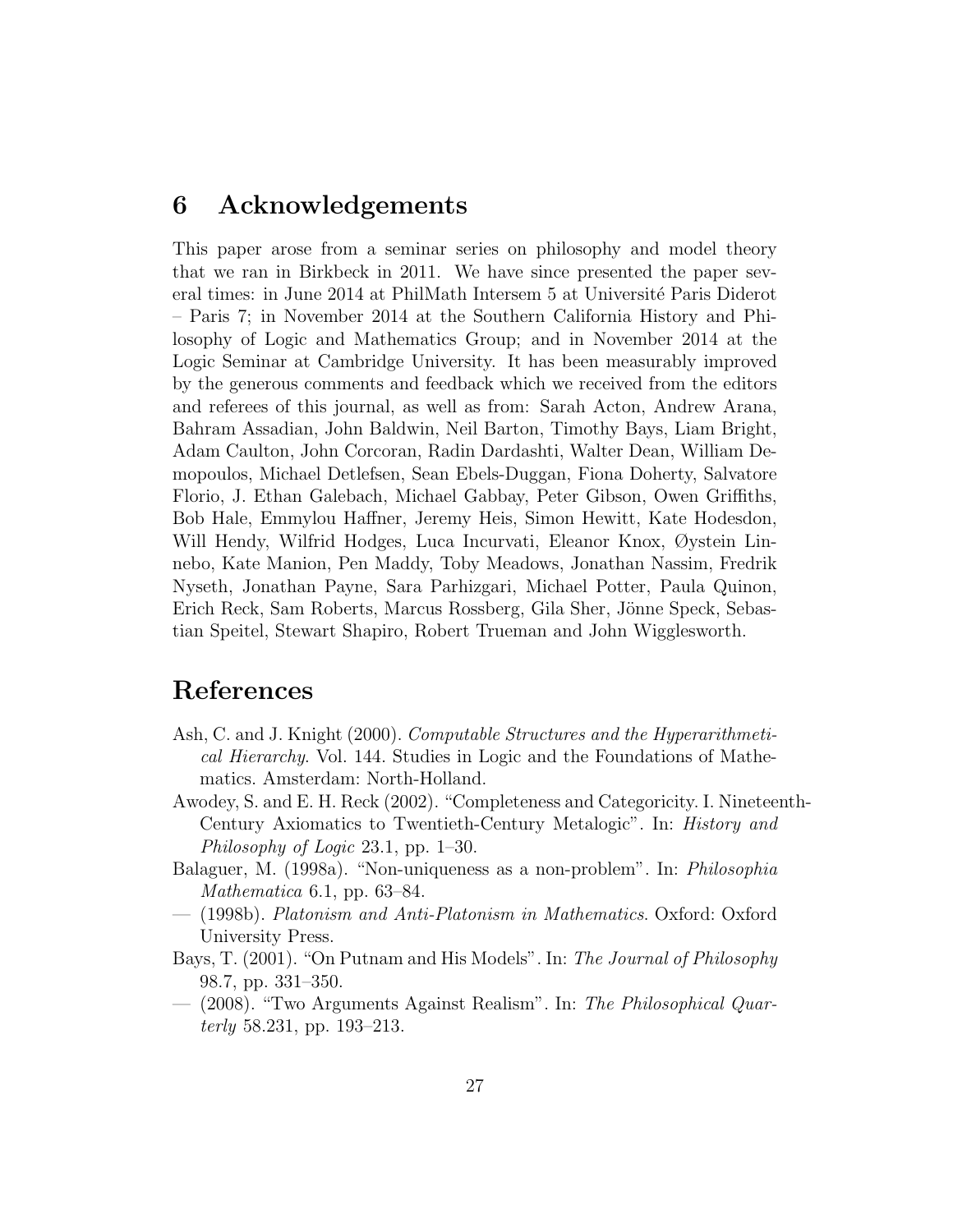- <span id="page-27-2"></span>Benacerraf, P. (1960). "Logicism, Some Considerations". PhD Thesis, Princeton University.
- <span id="page-27-1"></span>— (1965). "What Numbers Could not Be". In: The Philosophical Review 74.1, pp. 47–73.
- <span id="page-27-15"></span>— (1985). "Skolem and the Skeptic". In: Proceedings of the Aristotelian So*ciety* 59, pp. 85–115.
- <span id="page-27-3"></span>— (1996). "What Mathematical Truth Could Not Be – I". In: Benacerraf and His Critics. Ed. by A. Morton and S. P. Stich. Blackwell: Blackwell, pp. 9–59.
- <span id="page-27-17"></span>Burgess, J. P. (1985). "[Review of Reinhardt [1974](#page-30-16) and Others]". In: The Journal of Symbolic Logic 50.2, pp. 544–547.
- <span id="page-27-0"></span>Button, T. (2013). The Limits of Realism. Oxford: Oxford University Press.
- <span id="page-27-14"></span>— (forthcoming). "Brains in Vats and Model Theory". In: The Brain in a Vat. Ed. by S. Goldberg. Cambridge: Cambridge University Press.
- <span id="page-27-13"></span>Button, T. and P. Smith (2012). "The Philosophical Significance of Tennenbaum's Theorem". In: Philosophia Mathematica 20.1, pp. 114–121.
- <span id="page-27-5"></span>Cassirer, E. (1910). Substanzbegriff und Funktionsbegriff. Reprinted in Cassirer [1998-2009](#page-27-18) vol. 6. Berlin: Cassirer.
- <span id="page-27-4"></span>— (1923). "Chapter II: The Concept of Number". In: Substance and Function, and Einstein's Theory of Relativity. Translation of Cassirer [1910](#page-27-5) by William Curtis Swabey. Chicago: Open Court, pp. 27–67.
- <span id="page-27-18"></span> $-$  (1998-2009). Gesammelte Werke. 26 volumes. Edited by Birgit Recki. Hamburg: Meiner.
- <span id="page-27-16"></span>Church, A. (1956). Introduction to Mathematical Logic. Vol. 1. Princeton, New Jersey: Princeton University Press.
- <span id="page-27-7"></span>Corcoran, J. (1980). "Categoricity". In: History and Philosophy of Logic 1, pp. 187–207.
- <span id="page-27-8"></span>— (1981). "From Categoricity to Completeness". In: History and Philosophy of Logic 2, pp. 113–119.
- <span id="page-27-11"></span>Dean, W. (2002). "Models and Recursivity". Pittsburgh Graduate Philosophy Conference. Archived version available at

http://citeseerx.ist.psu.edu/viewdoc/summary?doi=10.1.1.136.446.

- <span id="page-27-12"></span>— (2014). "Models and Computability". In: Philosophia Mathematica 22.2, pp. 143–166.
- <span id="page-27-6"></span>Dedekind, R. (1888). Was sind und was sollen die Zahlen? Braunschweig.
- <span id="page-27-9"></span>— (1930-1932). Gesammelte mathematische Werke. Braunschweig: Vieweg.
- <span id="page-27-10"></span>Enderton, H. B. (2001). A Mathematical Introduction to Logic. 2nd ed. Burlington: Harcourt.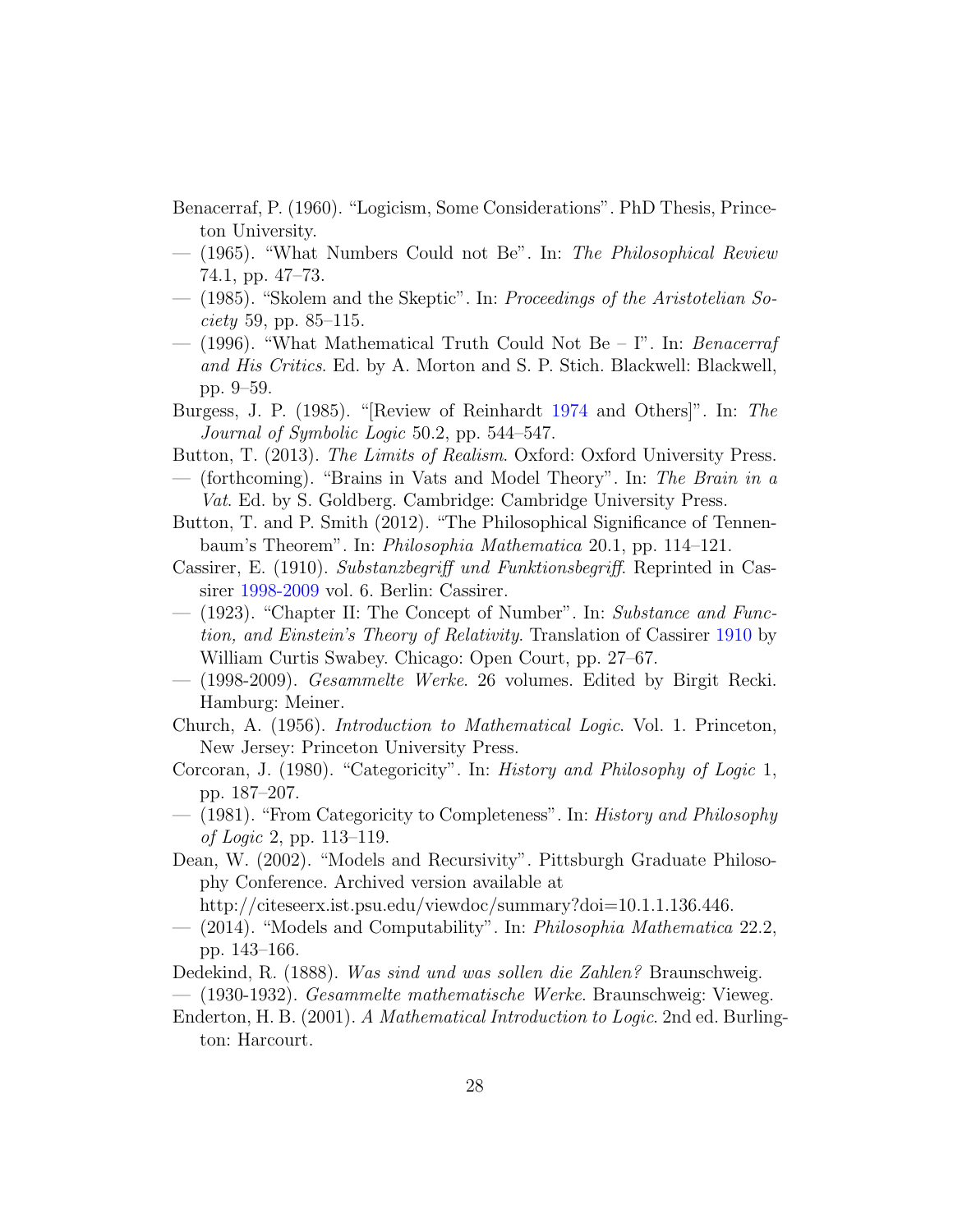- <span id="page-28-5"></span>Ewald, W. (1996). From Kant to Hilbert: A Source Book in the Foundations of Mathematics. New York: Oxford University Press.
- <span id="page-28-10"></span>Field, H. (1980). Science without Numbers: A Defence of Nominalism. Princeton: Princeton University Press.
- <span id="page-28-6"></span>— (1994). "Are Our Logical and Mathematical Concepts Highly Indeterminate?" In: *Midwest Studies in Philosophy* 19.
- <span id="page-28-7"></span> $-$  (2001). Truth and the Absence of Fact. Oxford: Clarendon Press.
- <span id="page-28-0"></span>Grzegorczyk, A. (1962). "On the Concept of Categoricity". In: Studia Logica 13, pp. 39–66.
- <span id="page-28-12"></span>Halbach, V. and L. Horsten (2005). "Computational Structuralism". In: Philosophia Mathematica 13, pp. 174–186.
- <span id="page-28-17"></span>Hamkins, J. D. (2012). "The Set-Theoretic Multiverse". In: Review of Symbolic Logic 5.3, pp. 416–449.
- <span id="page-28-3"></span>Hellman, G. (2001). "Three Varieties of Mathematical Structuralism". In: Philosophia Mathematica 9.3, pp. 184–211.
- <span id="page-28-4"></span>— (2005). "Structuralism". In: pp. 536–62.
- <span id="page-28-2"></span>Hodes, H. (1984). "Logicism and the Ontological Commitments of Arithmetic". In: The Journal of Philosophy 81.3, pp. 123–149.
- <span id="page-28-13"></span>Horsten, L. (2012). "Vom Zählen zu den Zahlen: On the Relation Between Computation and Arithmetical Structuralism". In: Philosophia Mathematica 20.3, pp. 275–288.
- <span id="page-28-18"></span>Incurvati, L. (forthcoming). "Can the Cumulative Hierarchy Be Categorically Characterized?" In: Logique Et Analyse.
- <span id="page-28-15"></span>Isaacson, D. (2011). "The Reality of Mathematics and the Case of Set Theory". In: Truth, Reference, and Realism. Ed. by Z. Novák and A. Simonyi. Budapest: Central European University Press, pp. 1–75.
- <span id="page-28-16"></span>Kanamori, A. (2003). The Higher Infinite. 2nd ed. Berlin: Springer.
- <span id="page-28-11"></span>Kaye, R. (2011). "Tennenbaum's Theorem for Models of Arithmetic". In: Set Theory, Arithmetic, and Foundations of Mathematics. Ed. by J. Kennedy and R. Kossak. Lecture Notes in Logic. Cambridge, pp. 66–79.
- <span id="page-28-1"></span>Kline, M. (1980). *Mathematics: The Loss of Certainty*. New York: Oxford University Press.
- <span id="page-28-14"></span>Kreisel, G. (1967). "Informal Rigour and Completeness Proofs [with Discussion]". In: *Problems in the Philosophy of Mathematics*. Ed. by I. Lakatos. Amsterdam: North-Holland, pp. 138–186.
- <span id="page-28-8"></span>Lavine, S. (1994). Understanding the Infinite. Cambridge MA: Harvard University Press.
- <span id="page-28-9"></span>Lavine, S. (1999). "Skolem was Wrong". Unpublished. Dated June.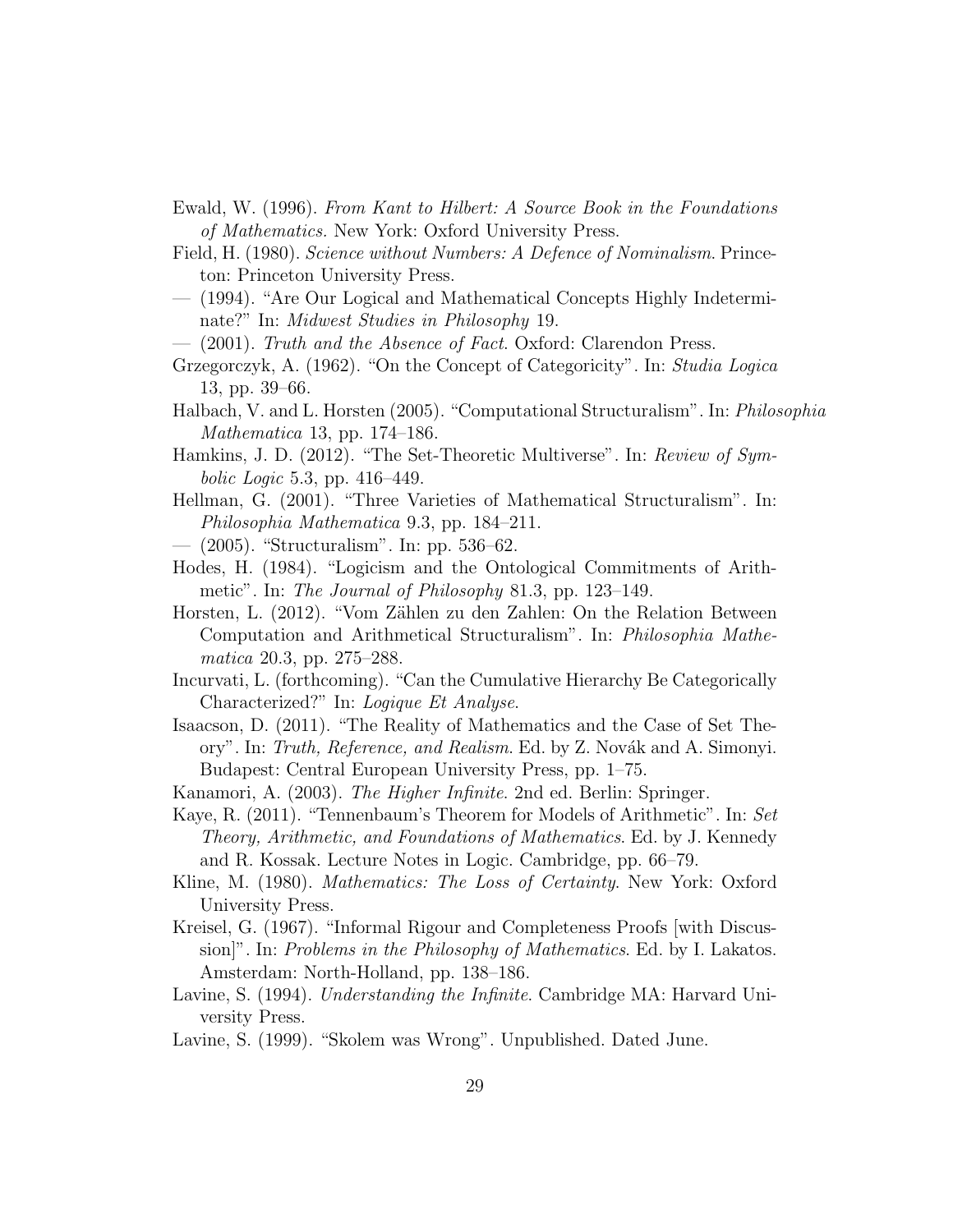- <span id="page-29-1"></span>Lewis, D. K. (1984). "Putnam's Paradox". In: Australasian Journal of Philosophy 62.3, pp. 221–236.
- <span id="page-29-3"></span>MacBride, F. (2005). "Structuralism Reconsidered". In: The Oxford Handbook of Philosophy of Mathematics and Logic. Ed. by S. Shapiro. Oxford: Oxford University Press, pp. 563–89.
- <span id="page-29-6"></span>Mancosu, P. et al. (2009). "The Development of Mathematical Logic from Russell to Tarski, 1900–1935". In: The Development of Modern Logic. Ed. by L. Haaparanta. Oxford: Oxford University Press, pp. 318–470.
- <span id="page-29-9"></span>Manzano, M. (1996). Extensions of First Order Logic. Vol. 19. Cambridge Tracts in Theoretical Computer Science. Cambridge: Cambridge University Press.
- <span id="page-29-7"></span>Marker, D. (2002). Model Theory: An Introduction. Vol. 217. Graduate Texts in Mathematics. New York: Springer-Verlag.
- <span id="page-29-14"></span>Martin, D. A. (1970). "Review of Quine [1969"](#page-30-17). In: The Journal of Philosophy 67.4, pp. 111–114.
- <span id="page-29-15"></span>— (2001). "Multiple Universes of Sets and Indeterminate Truth Values". In: Topoi 20.1, pp. 5–16.
- <span id="page-29-16"></span> $-$  (2005). "Gödel's Conceptual Realism". In: Bulletin of Symbolic Logic 11.2, pp. 207–224.
- <span id="page-29-10"></span>McCarty, C. (1987). "Variations on a Thesis: Intuitionism and Computability". In: Notre Dame J. Formal Logic 28.4, pp. 536–580.
- <span id="page-29-2"></span>McGee, V. (1997). "How We Learn Mathematical Language". In: Philosophical Review, pp. 35–68.
- <span id="page-29-4"></span>— (2005). "A Semantic Conception of Truth? [and Afterward]". In: Deflationary Truth. Ed. by B. P. Amour-Garb and J. Beall. Open Court, pp. 111–152.
- <span id="page-29-8"></span>Meadows, T. (2013). "What can a Categoricity Theorem tell us?" In: The Review of Symbolic Logic 6.3, pp. 524–44.
- <span id="page-29-0"></span>Merrill, G. H. (1980). "The Model-Theoretic Argument against Realism". In: Philosophy of Science 47.1, pp. 69–81.
- <span id="page-29-11"></span>Moore, A. W. (2001). The Infinite. 2nd ed. London: Routledge.
- <span id="page-29-12"></span>Moore, A. W. (2011). "Vats, Sets, and Tits". In: Transcendental Philosophy and Naturalism. Ed. by P. Sullivan and J. Smith. Oxford: Oxford University Press, pp. 42–54.
- <span id="page-29-13"></span>Moore, G. H. (1982). Zermelo's Axiom of Choice. Vol. 8. Studies in the History of Mathematics and Physical Sciences. New York: Springer.
- <span id="page-29-5"></span>Morton, A. and S. P. Stich (1996). Benacerraf and His Critics. Blackwell: Blackwell.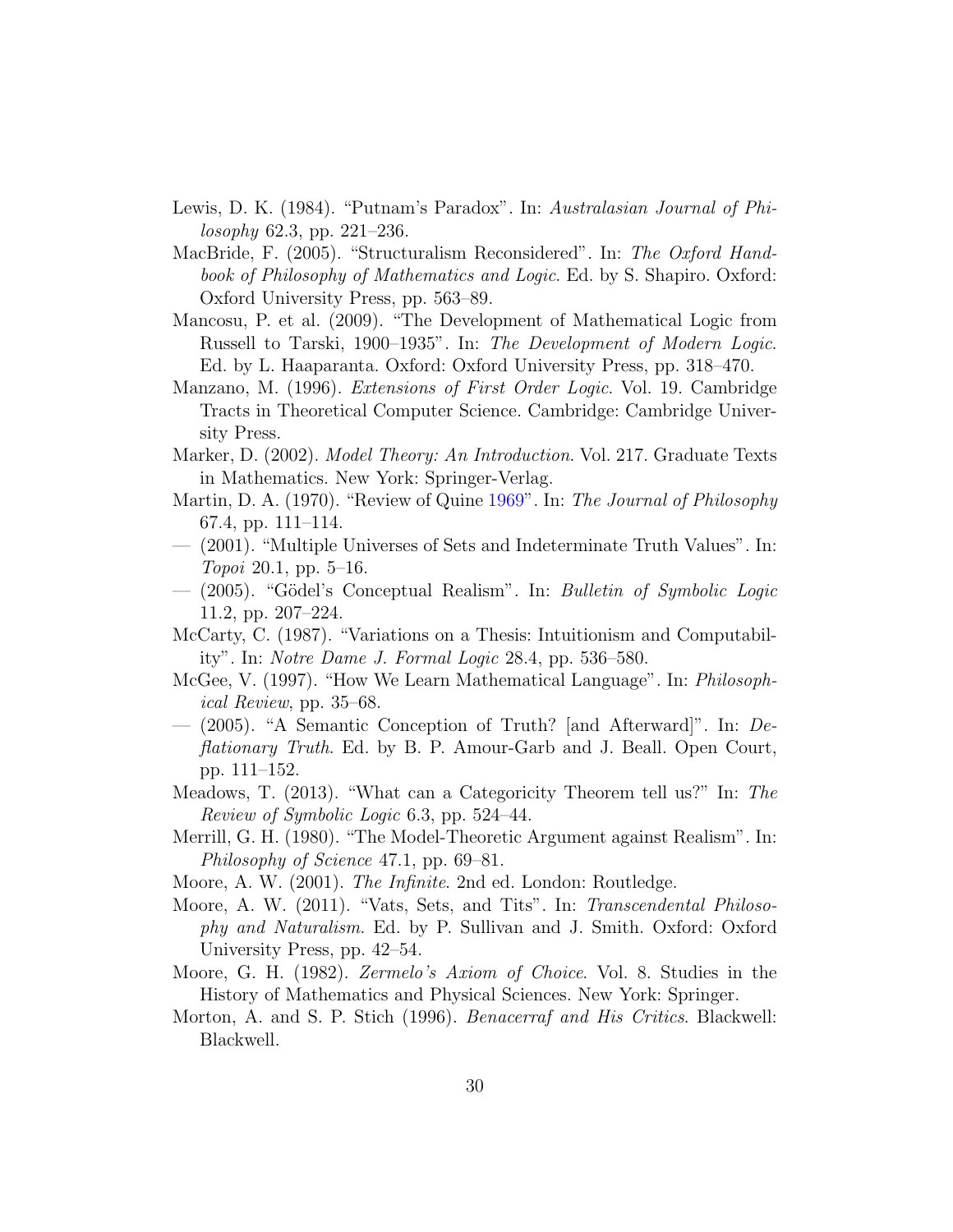- <span id="page-30-12"></span>Mostowski, A. (1967). "Recent Results in Set Theory [with Discussion]". In: Problems in the Philosophy of Mathematics. Ed. by I. Lakatos. Amsterdam: North-Holland, pp. 82–108.
- <span id="page-30-13"></span>Parsons, C. (1990a). "The Structuralist View of Mathematical Objects". In: Synthese 84.3, pp. 303–346.
- <span id="page-30-7"></span>— (1990b). "The Uniqueness of the Natural Numbers". In:  $Iyyun$  39.1, pp. 13– 44.
- <span id="page-30-8"></span>— (2008). Mathematical Thought and Its Objects. Cambridge: Harvard University Press.
- <span id="page-30-9"></span>Pedersen, N. J. L. L. and M. Rossberg (2010). "Open-endedness, Schemas and Ontological Commitment". In: Noûs 44.2, pp. 329–39.
- <span id="page-30-14"></span>Pollard, S. (2007). "Mathematical Determinacy and the Transferability of Aboutness". In: Synthese 159.1, pp. 83–98.
- <span id="page-30-15"></span>Potter, M. (2004). Set Theory and its Philosophy. Oxford: Oxford University Press.
- <span id="page-30-2"></span>Putnam, H. (1977). "Realism and Reason". In: *Proceedings and Addresses of* the American Philosophical Association 50.6, pp. 483–98.
- <span id="page-30-3"></span> $-$  (1980). "Models and Reality". In: *Journal of Symbolic Logic* 45.3, pp. 464– 82.
- <span id="page-30-4"></span>— (1981). Reason, Truth and History. Cambridge: Cambridge University Press.
- <span id="page-30-5"></span>— (1983). Realism and Reason. Cambridge: Cambridge University Press.
- <span id="page-30-17"></span>Quine, W. (1969). Set Theory and Its Logic. Revised edition. Cambridge: Harvard University Press.
- <span id="page-30-11"></span>Quinon, P. (2010). "Le modèle attendu de l'arithmétique. L'argument du théorème de Tennenbaum". Unpublished. Dissertation. IHPST (Institute d'historie et philosophie des sciences et des techniques).
- <span id="page-30-6"></span>Rautenberg, W. (2010). A Concise Introduction to Mathematical Logic. 3rd ed. Universitext. New York: Springer.
- <span id="page-30-10"></span>Read, S. (1997). "Completeness and Categoricity: Frege, Gödel and Model Theory". In: History and Philosophy of Logic 18, pp. 79–93.
- <span id="page-30-16"></span>Reinhardt, W. N. (1974). "Remarks on Reflection Principles, Large Cardinals, and Elementary Embeddings". In: Axiomatic Set Theory. Ed. by T. Jech. Providence: American Mathematical Society, pp. 189–205.
- <span id="page-30-0"></span>Resnik, M. D. (1981). "Mathematics as a Science of Patterns: Ontology and Reference". In: Nous 15.4, pp. 529–550.
- <span id="page-30-1"></span>— (1997). Mathematics as a Science of Patterns. Oxford: Clarendon.